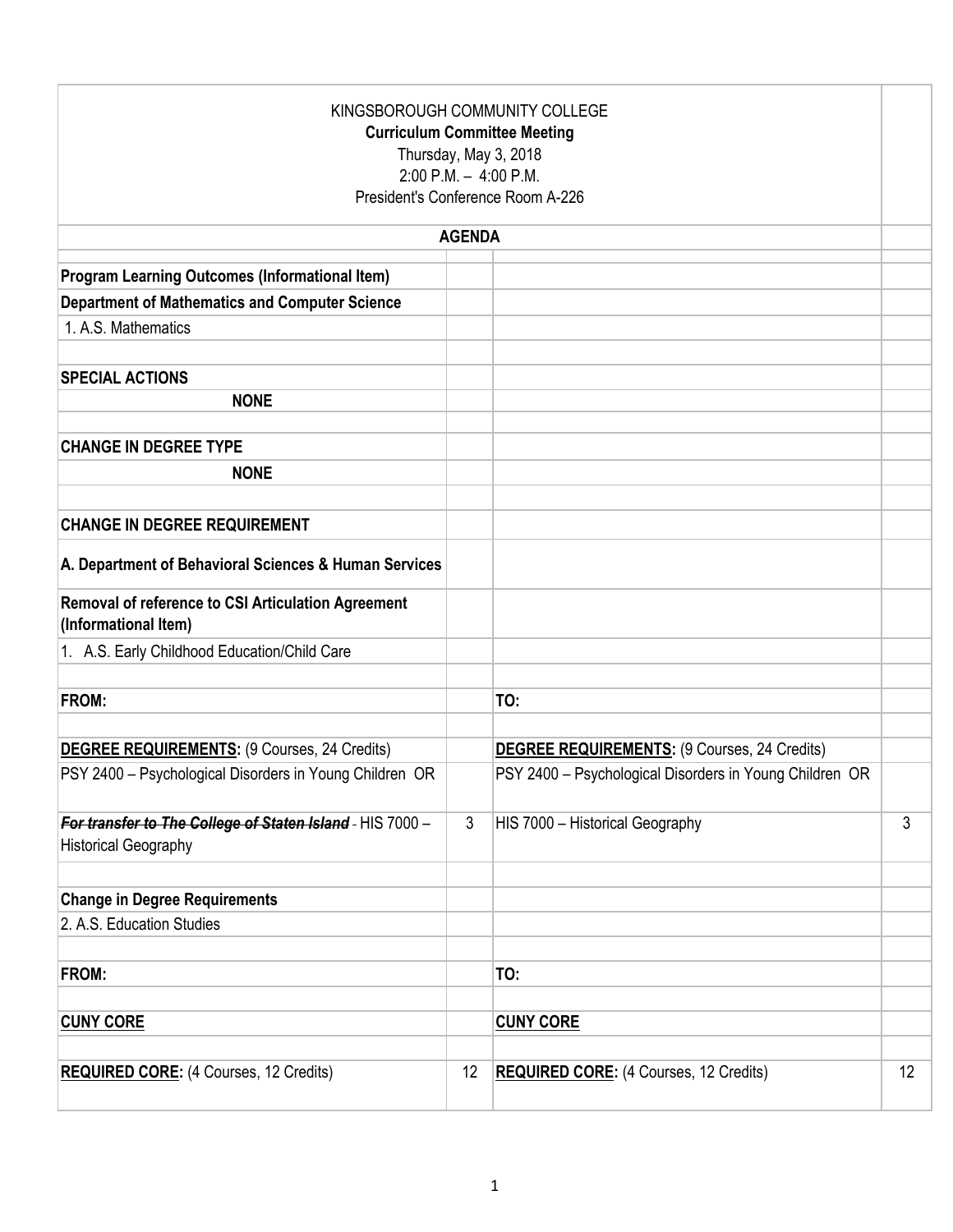| When Required Core courses are specified for a category,<br>they are strongly suggested and/or required for the major                                                                                       |    | When Required Core courses are specified for a category,<br>they are strongly suggested and/or required for the major                                                                                       |    |
|-------------------------------------------------------------------------------------------------------------------------------------------------------------------------------------------------------------|----|-------------------------------------------------------------------------------------------------------------------------------------------------------------------------------------------------------------|----|
|                                                                                                                                                                                                             |    |                                                                                                                                                                                                             |    |
| ENG 1200 Composition I                                                                                                                                                                                      | 3  | ENG 1200 Composition I                                                                                                                                                                                      | 3  |
| ENG 2400 Composition II                                                                                                                                                                                     | 3  | <b>ENG 2400 Composition II</b>                                                                                                                                                                              | 3  |
| ± Mathematical & Quantitative Reasoning                                                                                                                                                                     | 3  | ± Mathematical & Quantitative Reasoning                                                                                                                                                                     | 3  |
| ± Life and Physical Sciences                                                                                                                                                                                | 3  | ± Life and Physical Sciences                                                                                                                                                                                | 3  |
| <b>FLEXIBLE CORE:</b> (6 Courses, 18 Credits)                                                                                                                                                               | 18 | <b>FLEXIBLE CORE:</b> (6 Courses, 18 Credits)                                                                                                                                                               | 18 |
| When Flexible Core courses are specified for a category,<br>they are strongly suggested and/or required for the major<br>One course from each Group A to E. and one (1) additional<br>course from any group |    | When Flexible Core courses are specified for a category,<br>they are strongly suggested and/or required for the major<br>One course from each Group A to E. and one (1) additional<br>course from any group |    |
| A. World Cultures and Global Issues                                                                                                                                                                         |    | A. World Cultures and Global Issues                                                                                                                                                                         |    |
| B. U.S. Experience In Its Diversity                                                                                                                                                                         |    | B. U.S. Experience In Its Diversity                                                                                                                                                                         |    |
| C. Creative Expression                                                                                                                                                                                      |    | C. Creative Expression                                                                                                                                                                                      |    |
| D. Individual & Society                                                                                                                                                                                     |    | D. Individual & Society                                                                                                                                                                                     |    |
| SOC 3100 - Introduction to Sociology                                                                                                                                                                        |    | SOC 3100 - Introduction to Sociology                                                                                                                                                                        |    |
| PSY 3000 - Child and Adolescent Development                                                                                                                                                                 |    | PSY 3000 - Child and Adolescent Development                                                                                                                                                                 |    |
| $\pm$ E. Scientific World                                                                                                                                                                                   |    | $\pm$ E. Scientific World                                                                                                                                                                                   |    |
| Suggested: PSY 1100 - General Psychology                                                                                                                                                                    |    | PSY 1100 - General Psychology                                                                                                                                                                               |    |
| $\pm$ Plus another course selected from any Group A - E                                                                                                                                                     |    | $\pm$ Plus another course selected from any Group A - E                                                                                                                                                     |    |
| <b>DEGREE REQUIREMENTS: (8 Courses, 23 Credits)</b>                                                                                                                                                         |    | <b>DEGREE REQUIREMENTS: (8 Courses, 23 Credits)</b>                                                                                                                                                         |    |
| EDC 200 - Social Foundations of Education                                                                                                                                                                   | 3  | EDC 200 - Social Foundations of Education                                                                                                                                                                   | 3  |
| EDC 2200 - Art Workshop in Education                                                                                                                                                                        | 3  | EDC 2200 - Art Workshop in Education                                                                                                                                                                        | 3  |
| EDC 2300 – Music and Movement Workshop in Education                                                                                                                                                         | 2  | EDC 2300 – Music and Movement Workshop in Education                                                                                                                                                         | 2  |
| EDC 90A4 - Practicum in Teacher Development I                                                                                                                                                               | 3  | EDC 90A4 - Practicum in Teacher Development I                                                                                                                                                               | 3  |
| Liberal Arts Elective - One Course from Groups A to E-                                                                                                                                                      | 3  | PSY 1100 - General Psychology                                                                                                                                                                               | 3  |
| PSY 2400 - Psychological Disorders in Young Children                                                                                                                                                        | 3  | PSY 2400 - Psychological Disorders in Young Children                                                                                                                                                        | 3  |
| PSY 3000 - Child and Adolescent Development                                                                                                                                                                 | 3  | PSY 3000 - Child and Adolescent Development                                                                                                                                                                 | 3  |
| SOC 3100 - Introduction to Sociology                                                                                                                                                                        | 3  | SOC 3100 - Introduction to Sociology                                                                                                                                                                        | 3  |
| Select one (1) of the following concentrations:                                                                                                                                                             |    | Select one (1) of the following concentrations:                                                                                                                                                             |    |
| <b>BIRTH - 2ND GRADE</b> (2 Courses, 6 Credits)                                                                                                                                                             |    | <b>BIRTH - 2ND GRADE</b> (2 Courses, 6 Credits)                                                                                                                                                             |    |
| EDC 3200 - Infant/Toddler Development                                                                                                                                                                       | 3  | EDC 3200 - Infant/Toddler Development                                                                                                                                                                       | 3  |
| EDC 4000 - Educational Practices for Early Language and<br>Literacy Development                                                                                                                             | 3  | EDC 4000 - Educational Practices for Early Language and<br>Literacy Development                                                                                                                             | 3  |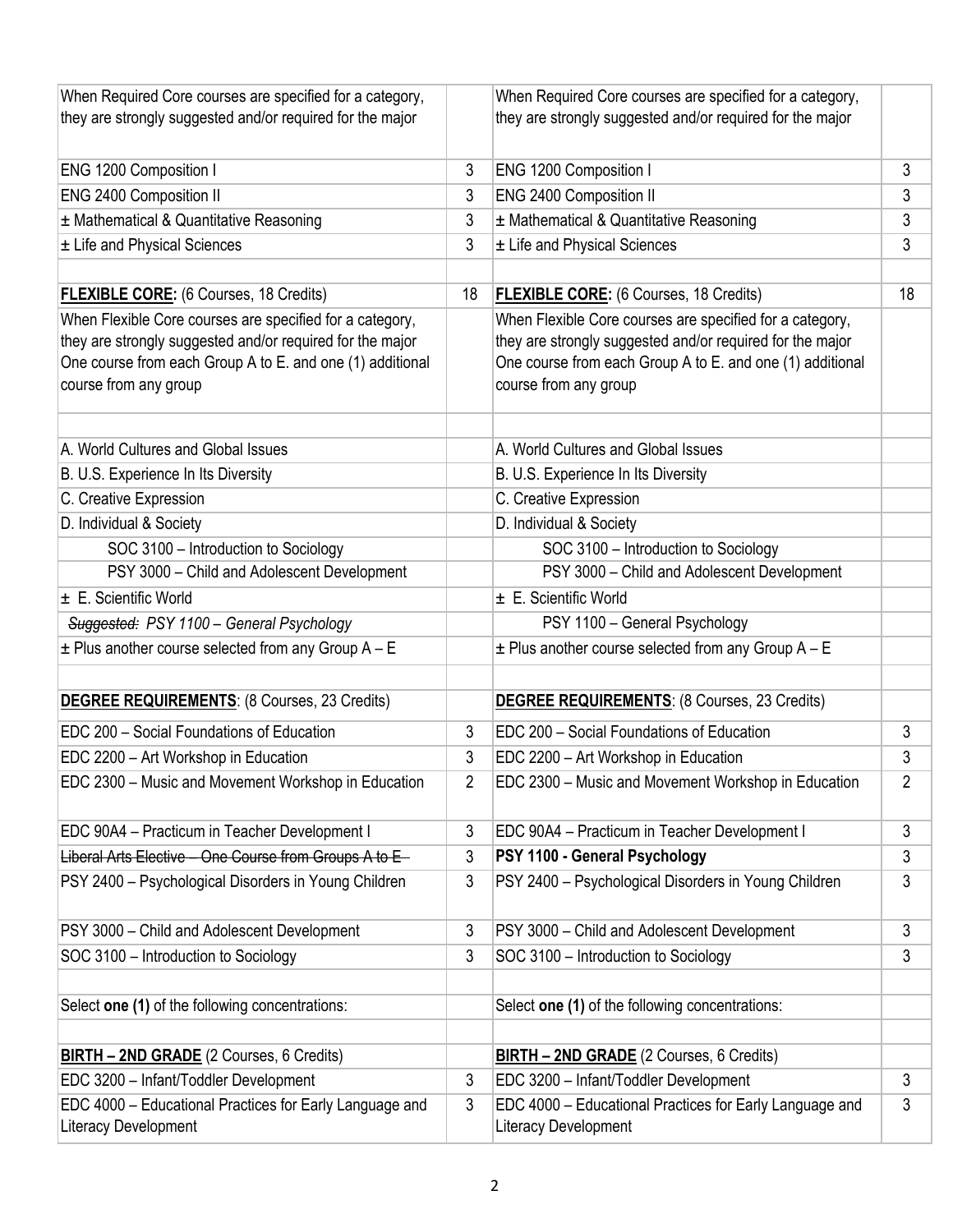| <u>OR</u>                                                                                                                                                                                                                                               |    | OR                                                                                                                                                                                                                                                      |    |
|---------------------------------------------------------------------------------------------------------------------------------------------------------------------------------------------------------------------------------------------------------|----|---------------------------------------------------------------------------------------------------------------------------------------------------------------------------------------------------------------------------------------------------------|----|
|                                                                                                                                                                                                                                                         |    |                                                                                                                                                                                                                                                         |    |
| 1ST - 6TH GRADE: (3 Courses, 7 Credits)                                                                                                                                                                                                                 | 7  | 1ST - 6TH GRADE: (3 Courses, 7 Credits)                                                                                                                                                                                                                 | 7  |
| EDC 3100 - Social Science in Childhood Education                                                                                                                                                                                                        | 3  | EDC 3100 - Social Science in Childhood Education                                                                                                                                                                                                        | 3  |
| SOC 3200 - Urban Sociology                                                                                                                                                                                                                              | 3  | SOC 3200 - Urban Sociology                                                                                                                                                                                                                              | 3  |
| HUM 8181 - Development of Literacy in Children                                                                                                                                                                                                          | 1  | HUM 8181 - Development of Literacy in Children                                                                                                                                                                                                          | 1  |
|                                                                                                                                                                                                                                                         |    |                                                                                                                                                                                                                                                         |    |
| ELECTIVES: $\theta$ - 12 credits sufficient to total 60 credits for<br>the degree.                                                                                                                                                                      |    | 0-12 ELECTIVES: 1-12 credits sufficient to total 60 credits for the 1 - 12<br>degree.                                                                                                                                                                   |    |
| <b>TOTAL CREDITS: 60</b>                                                                                                                                                                                                                                | 60 | <b>TOTAL CREDITS: 60</b>                                                                                                                                                                                                                                | 60 |
|                                                                                                                                                                                                                                                         |    |                                                                                                                                                                                                                                                         |    |
| <b>B. Department of Biology</b>                                                                                                                                                                                                                         |    |                                                                                                                                                                                                                                                         |    |
| <b>Change in Degree Requirements</b>                                                                                                                                                                                                                    |    |                                                                                                                                                                                                                                                         |    |
| 1. A.S. Biology                                                                                                                                                                                                                                         |    |                                                                                                                                                                                                                                                         |    |
|                                                                                                                                                                                                                                                         |    |                                                                                                                                                                                                                                                         |    |
| <b>FROM:</b>                                                                                                                                                                                                                                            |    | TO:                                                                                                                                                                                                                                                     |    |
|                                                                                                                                                                                                                                                         |    |                                                                                                                                                                                                                                                         |    |
| <b>CUNY CORE</b>                                                                                                                                                                                                                                        |    | <b>CUNY CORE</b>                                                                                                                                                                                                                                        |    |
|                                                                                                                                                                                                                                                         |    |                                                                                                                                                                                                                                                         |    |
| <b>REQUIRED CORE:</b> (4 Courses, 44 Credits)                                                                                                                                                                                                           | 14 | <b>REQUIRED CORE:</b> (4 Courses, 13 Credits)                                                                                                                                                                                                           | 13 |
| When Required Core Courses are specified for a category,                                                                                                                                                                                                |    | When Required Core Courses are specified for a category,                                                                                                                                                                                                |    |
| they are required for the major                                                                                                                                                                                                                         |    | they are required for the major                                                                                                                                                                                                                         |    |
| ENG 1200 - English Composition I                                                                                                                                                                                                                        | 3  | ENG 1200 - English Composition I                                                                                                                                                                                                                        | 3  |
| ENG 2400 - English Composition II                                                                                                                                                                                                                       | 3  | ENG 2400 - English Composition II                                                                                                                                                                                                                       | 3  |
| Mathematical & Quantitative Reasoning*:                                                                                                                                                                                                                 | 4  | Mathematical & Quantitative Reasoning*:                                                                                                                                                                                                                 | 3  |
| MAT 1400 - Analytic Geometry and Pre-Calculus Math-                                                                                                                                                                                                     |    | MAT 900 - College Algebra                                                                                                                                                                                                                               |    |
| Life and Physical Sciences*:                                                                                                                                                                                                                            | 4  | Life and Physical Sciences*:                                                                                                                                                                                                                            | 4  |
| BIO 1300 - General Biology I                                                                                                                                                                                                                            |    | BIO 1300 - General Biology I                                                                                                                                                                                                                            |    |
|                                                                                                                                                                                                                                                         |    |                                                                                                                                                                                                                                                         |    |
| <b>FLEXIBLE CORE:</b> (6 Courses, 20 Credits)                                                                                                                                                                                                           | 20 | <b>FLEXIBLE CORE:</b> (6 Courses, 20 Credits)                                                                                                                                                                                                           | 20 |
| When Flexible Core Courses are specified for a category,<br>they are required for the major. One course from each<br>Group A to D (Group E is satisfied by the courses shown).<br>No more than two courses can be selected from the same<br>discipline. |    | When Flexible Core Courses are specified for a category,<br>they are required for the major. One course from each<br>Group A to D (Group E is satisfied by the courses shown).<br>No more than two courses can be selected from the same<br>discipline. |    |
| A. World Cultures and Global Issues                                                                                                                                                                                                                     |    | A. World Cultures and Global Issues                                                                                                                                                                                                                     |    |
| B. U.S. Experience In Its Diversity                                                                                                                                                                                                                     |    | B. U.S. Experience In Its Diversity                                                                                                                                                                                                                     |    |
| C. Creative Expression                                                                                                                                                                                                                                  |    | C. Creative Expression                                                                                                                                                                                                                                  |    |
| D. Individual & Society                                                                                                                                                                                                                                 |    | D. Individual & Society                                                                                                                                                                                                                                 |    |
| E. Scientific World*:                                                                                                                                                                                                                                   |    | E. Scientific World*:                                                                                                                                                                                                                                   |    |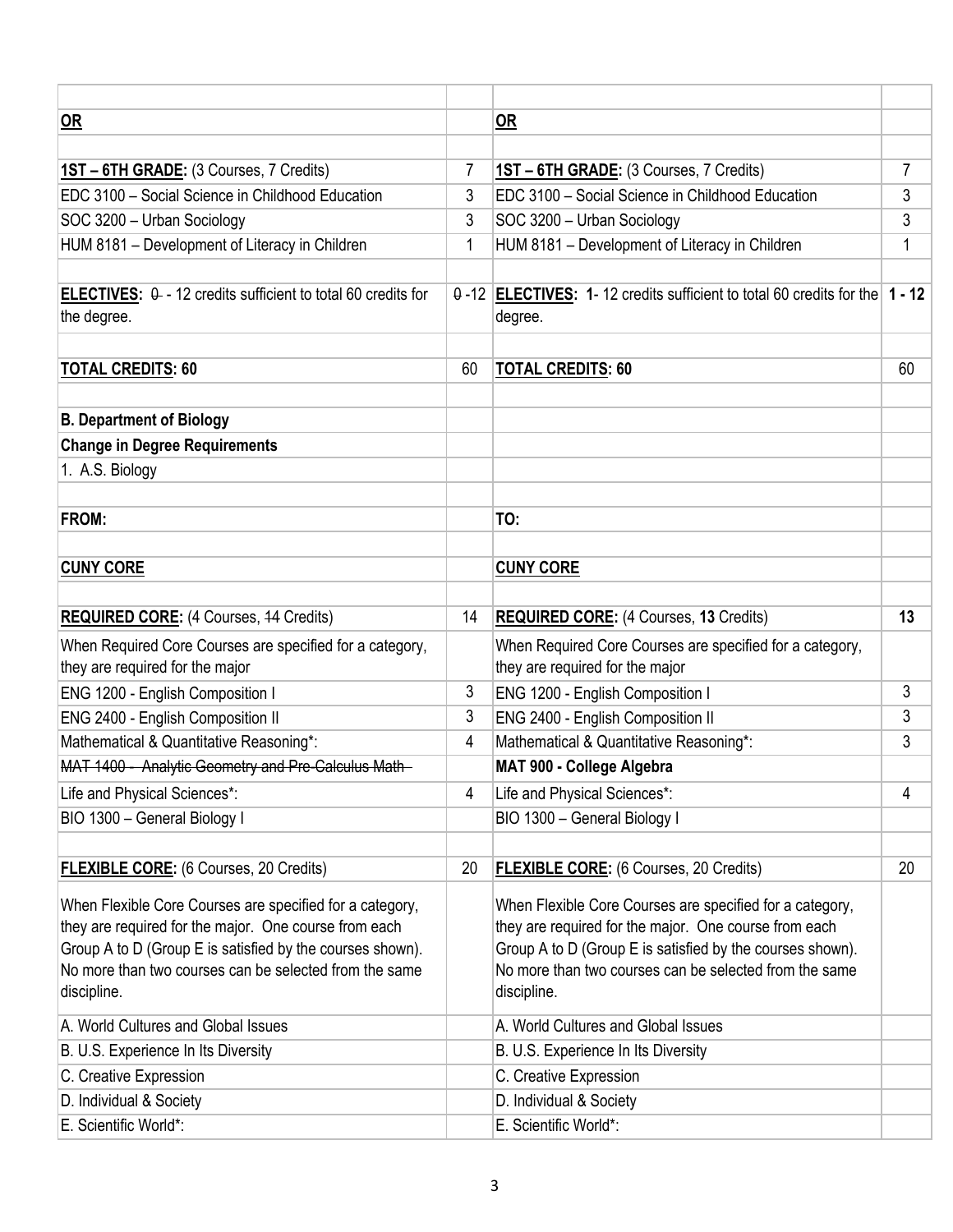| BIO 1400 - General Biology II                                                                       |         | BIO 1400 - General Biology II                                                                      |         |
|-----------------------------------------------------------------------------------------------------|---------|----------------------------------------------------------------------------------------------------|---------|
| CHM 1100 - General Chemistry                                                                        |         | MAT 1400 - Analytic Geometry and Pre-Calculus<br><b>Mathematics</b>                                |         |
| DEPARTMENT REQUIREMENTS (2 Courses, 7 to 8-<br>Credits)                                             |         | DEPARTMENT REQUIREMENTS (3 Courses, 11 to 12<br>Credits)                                           |         |
|                                                                                                     |         | CHM 1100 - General Chemistry I                                                                     | 4       |
| CHM 1200 - General Chemistry II                                                                     | 4       | CHM 1200 - General Chemistry II                                                                    | 4       |
| CP 1100 - Introduction to Computers and Computer<br>Applications (4 crs) or                         | $4 - 3$ | CP 1100 - Introduction to Computers and Computer<br>Applications (4 crs) or                        | $4 - 3$ |
| BIO/CIS 6000 - Computer Applications in Bioinformatics (3<br>$crs.$ )                               |         | BIO/CIS 6000 - Computer Applications in Bioinformatics (3<br>crs.)                                 |         |
| <b>CONCENTRATIONS:</b> (2 Courses, 8 Credits)                                                       | 8       | <b>CONCENTRATIONS: (2 Courses, 8 Credits)</b>                                                      | 8       |
| Select one (1) of the following concentrations:                                                     |         | Select one (1) of the following concentrations:                                                    |         |
| Biology Transfer: (2 Courses, 8 Credits)                                                            |         | <b>Biology Transfer:</b> (2 Courses, 8 Credits)                                                    |         |
| Select two (2) of the following Biology Laboratory courses:                                         |         | Select two (2) of the following Biology Laboratory courses:                                        |         |
| BIO 2100 - Comparative Anatomy (4 crs.) or                                                          |         | BIO 2100 - Comparative Anatomy (4 crs.) or                                                         |         |
| BIO 2200 - Developmental Biology (4 crs.) or                                                        |         | BIO 2200 - Developmental Biology (4 crs.) or                                                       |         |
| BIO 5000 - General Microbiology (4 crs.) or                                                         |         | BIO 5000 - General Microbiology (4 crs.) or                                                        |         |
| BIO 5200 - Marine Biology (4 crs.) or                                                               |         | BIO 5200 - Marine Biology (4 crs.) or                                                              |         |
| BIO 5300 - Ecology (4 crs.) or                                                                      |         | BIO 5300 - Ecology (4 crs.) or                                                                     |         |
| BIO 5800 - Recombination DNA Technology (4 crs.) or                                                 |         | BIO 5800 - Recombination DNA Technology (4 crs.) or                                                |         |
| BIO 5900 - Genetics (4 crs.) or                                                                     |         | BIO 5900 - Genetics (4 crs.) or                                                                    |         |
| BIO 6500 - Molecular and Cellular Biology (4 crs.)                                                  |         | BIO 6500 - Molecular and Cellular Biology (4 crs.)                                                 |         |
| $OR$                                                                                                |         | $OR$                                                                                               |         |
| Allied Health Transfer (2 Courses, 8 Credits):                                                      |         | Allied Health Transfer (2 Courses, 8 Credits):                                                     |         |
| BIO 1100 - Human Anatomy and Physiology I (4 crs.)                                                  |         | BIO 1100 - Human Anatomy and Physiology I (4 crs.)                                                 |         |
| BIO 1200 - Human Anatomy and Physiology II (4 crs.)                                                 |         | BIO 1200 - Human Anatomy and Physiology II (4 crs.)                                                |         |
|                                                                                                     |         |                                                                                                    | $7 - 8$ |
| <b>ELECTIVES:</b> 40-44 credits sufficient to meet the required<br>total 60 credits for the degree. |         | 40-14 ELECTIVES: 7 - 8 credits sufficient to meet the required<br>total 60 credits for the degree. |         |
|                                                                                                     |         |                                                                                                    |         |
| Allied Health Transfer Option, Suggested Elective:                                                  |         | Allied Health Transfer Option, Suggested Elective:                                                 |         |
| BIO/MAT 9100 - Biostatistics (4 crs.)                                                               |         | BIO/MAT 9100 - Biostatistics (4 crs.)                                                              |         |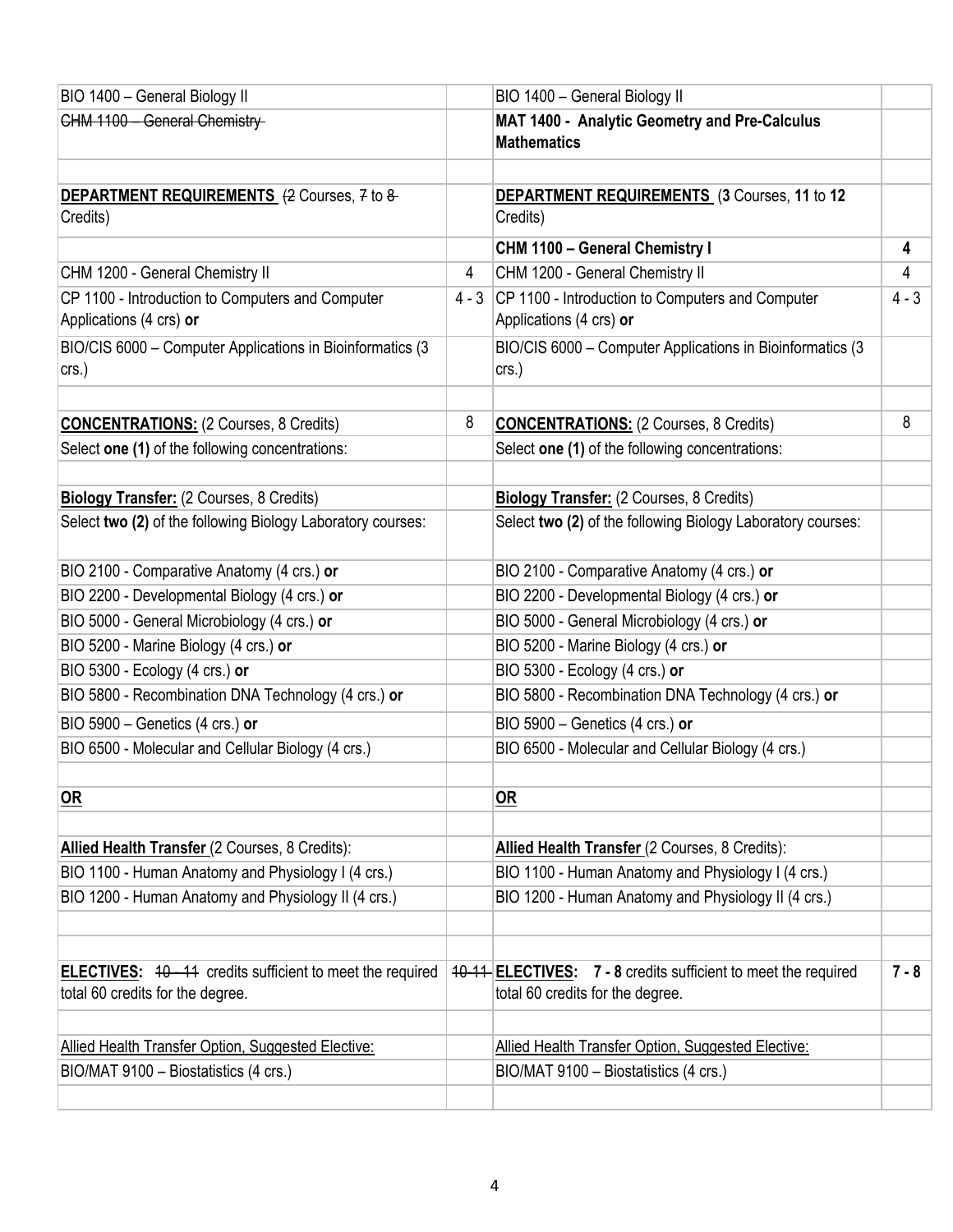| Transfer to a Physician Assistant Program, Suggested<br>Elective:                                                                                                                                                                                       |    | Transfer to a Physician Assistant Program, Suggested<br>Elective:                                                                                                                                                                                       |    |
|---------------------------------------------------------------------------------------------------------------------------------------------------------------------------------------------------------------------------------------------------------|----|---------------------------------------------------------------------------------------------------------------------------------------------------------------------------------------------------------------------------------------------------------|----|
| BIO 5100 - Microbiology in Health and Disease (4 crs.)                                                                                                                                                                                                  |    | BIO 5100 - Microbiology in Health and Disease (4 crs.)                                                                                                                                                                                                  |    |
|                                                                                                                                                                                                                                                         |    |                                                                                                                                                                                                                                                         |    |
| <b>TOTAL CREDITS: 60</b>                                                                                                                                                                                                                                | 60 | <b>TOTAL CREDITS: 60</b>                                                                                                                                                                                                                                | 60 |
|                                                                                                                                                                                                                                                         |    |                                                                                                                                                                                                                                                         |    |
| *This program has a waiver to require particular courses in the<br>Common Core, otherwise more than the minimum credits for the<br>degree may be necessary.                                                                                             |    | *This program has a waiver to require particular courses in the<br>Common Core, otherwise more than the minimum credits for the<br>degree may be necessary.                                                                                             |    |
| D. Department of Mathematics and Computer Science                                                                                                                                                                                                       |    |                                                                                                                                                                                                                                                         |    |
| <b>Change in Degree Requirements</b>                                                                                                                                                                                                                    |    |                                                                                                                                                                                                                                                         |    |
| 1. A.S. Computer Science                                                                                                                                                                                                                                |    |                                                                                                                                                                                                                                                         |    |
|                                                                                                                                                                                                                                                         |    |                                                                                                                                                                                                                                                         |    |
| FROM:                                                                                                                                                                                                                                                   |    | TO:                                                                                                                                                                                                                                                     |    |
|                                                                                                                                                                                                                                                         |    |                                                                                                                                                                                                                                                         |    |
| <b>CUNY CORE</b>                                                                                                                                                                                                                                        |    | <b>CUNY CORE</b>                                                                                                                                                                                                                                        |    |
|                                                                                                                                                                                                                                                         |    |                                                                                                                                                                                                                                                         |    |
| <b>REQUIRED CORE:</b> (4 Courses, 43-Credits)                                                                                                                                                                                                           | 43 | <b>REQUIRED CORE:</b> (4 Courses, 12 Credits)                                                                                                                                                                                                           | 12 |
| When Required Core Courses are specified for a category,<br>they are required for the major                                                                                                                                                             |    | When Required Core Courses are specified for a category,<br>they are required for the major                                                                                                                                                             |    |
| ENG 1200 - English Composition I                                                                                                                                                                                                                        | 3  | ENG 1200 - English Composition I                                                                                                                                                                                                                        | 3  |
| ENG 2400 - English Composition II                                                                                                                                                                                                                       | 3  | ENG 2400 - English Composition II                                                                                                                                                                                                                       | 3  |
| Mathematical & Quantitative Reasoning*:                                                                                                                                                                                                                 | 4  | Mathematical & Quantitative Reasoning*:                                                                                                                                                                                                                 | 3  |
| MAT 1500 - Calculus I                                                                                                                                                                                                                                   |    | MAT 1500 - Calculus I ^                                                                                                                                                                                                                                 |    |
| Life and Physical Sciences:                                                                                                                                                                                                                             | 3  | Life and Physical Sciences:                                                                                                                                                                                                                             | 3  |
|                                                                                                                                                                                                                                                         |    |                                                                                                                                                                                                                                                         |    |
| <b>FLEXIBLE CORE:</b> (6 Courses, 20 Credits)                                                                                                                                                                                                           | 20 | <b>FLEXIBLE CORE:</b> (6 Courses, 19 Credits)                                                                                                                                                                                                           | 19 |
| When Flexible Core Courses are specified for a category,<br>they are required for the major. One course from each<br>Group A to D (Group E is satisfied by the courses shown).<br>No more than two courses can be selected from the same<br>discipline. |    | When Flexible Core Courses are specified for a category,<br>they are required for the major. One course from each<br>Group A to D (Group E is satisfied by the courses shown).<br>No more than two courses can be selected from the same<br>discipline. |    |
| A. World Cultures and Global Issues                                                                                                                                                                                                                     |    | A. World Cultures and Global Issues                                                                                                                                                                                                                     |    |
| B. U.S. Experience In Its Diversity                                                                                                                                                                                                                     |    | B. U.S. Experience In Its Diversity                                                                                                                                                                                                                     |    |
| C. Creative Expression                                                                                                                                                                                                                                  |    | C. Creative Expression                                                                                                                                                                                                                                  |    |
| D. Individual & Society                                                                                                                                                                                                                                 |    | D. Individual & Society                                                                                                                                                                                                                                 |    |
| E. Scientific World*:                                                                                                                                                                                                                                   |    | E. Scientific World*:                                                                                                                                                                                                                                   |    |
| MAT 1600 - Calculus II                                                                                                                                                                                                                                  | 4  | MAT 1600 - Calculus II                                                                                                                                                                                                                                  | 3  |
| CS 1200 - Introduction to Computing                                                                                                                                                                                                                     | 4  | CS 1200 - Introduction to Computing                                                                                                                                                                                                                     | 4  |
| <b>DEPARTMENT REQUIREMENTS</b> (7 Courses, 27 Credits)                                                                                                                                                                                                  |    | <b>DEPARTMENT REQUIREMENTS</b> (7 Courses, 25 to 26<br>Credits)                                                                                                                                                                                         |    |
| CS 13A0 - Advanced Programming Techniques                                                                                                                                                                                                               | 4  | CS 13A0 - Advanced Programming Techniques                                                                                                                                                                                                               | 4  |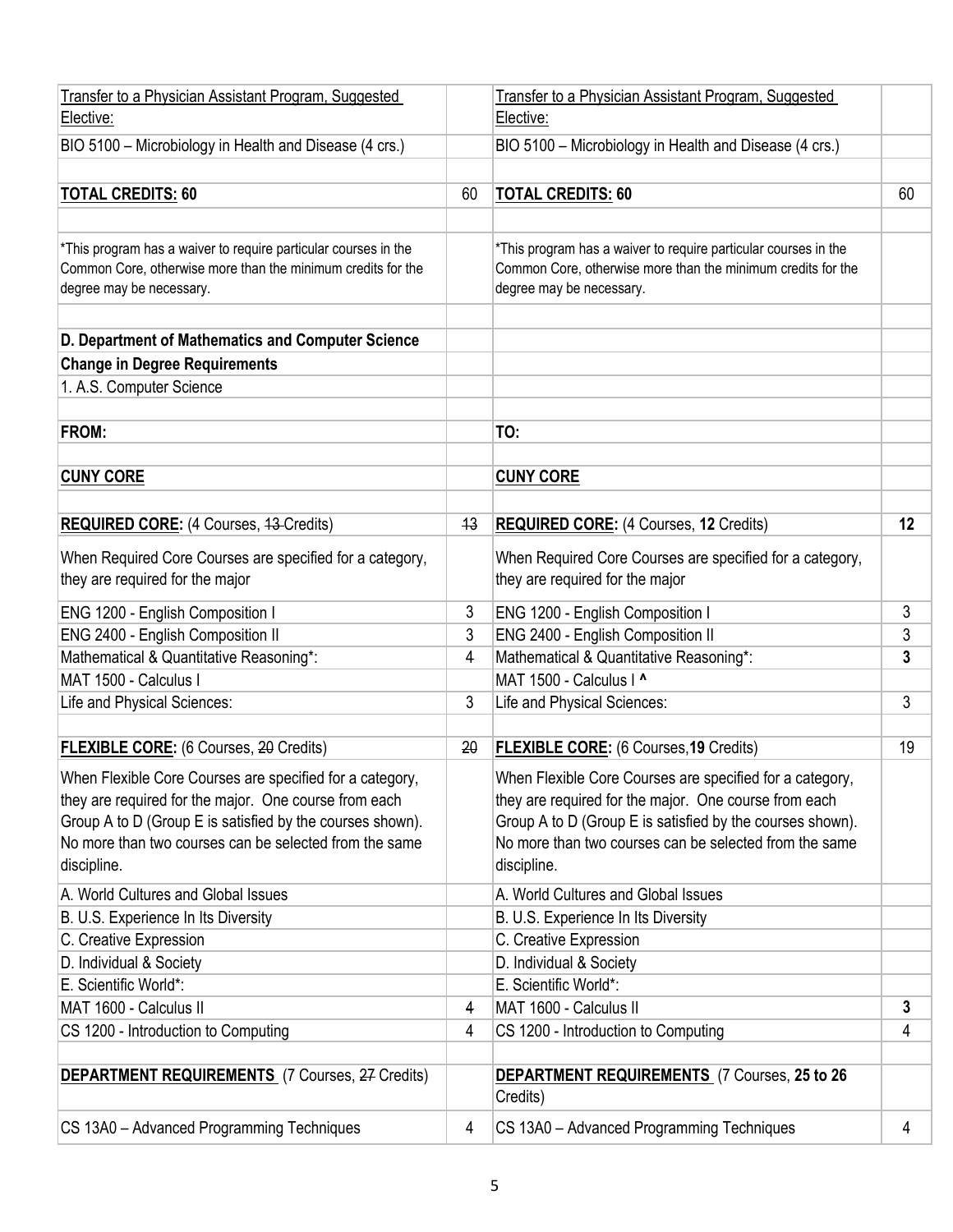| CS 1400 - Computer Organization and Assembly Language<br>Programming                                                                                                                                                                                    | $\overline{4}$ | CS 1400 - Computer Organization and Assembly Language<br>Programming                                                                                                                                                                                    | 4              |
|---------------------------------------------------------------------------------------------------------------------------------------------------------------------------------------------------------------------------------------------------------|----------------|---------------------------------------------------------------------------------------------------------------------------------------------------------------------------------------------------------------------------------------------------------|----------------|
| CS 3500 - Discrete Structures                                                                                                                                                                                                                           | 4              | CS 3500 - Discrete Structures                                                                                                                                                                                                                           | 4              |
| CS 3700 - Data Structures                                                                                                                                                                                                                               | 4              | CS 3700 - Data Structures                                                                                                                                                                                                                               | 4              |
| MAT 2100 - Calculus III                                                                                                                                                                                                                                 | 4              | MAT 2100 - Calculus III                                                                                                                                                                                                                                 | 3              |
| MAT 5600 - Linear Algebra                                                                                                                                                                                                                               | 3              | MAT 5600 - Linear Algebra                                                                                                                                                                                                                               | 3              |
| MAT/BIO 9100 - Biostatistics (4 crs.) or                                                                                                                                                                                                                | 4              | MAT/BIO 9100 - Biostatistics (4 crs.) or                                                                                                                                                                                                                | $3 - 4$        |
| BA/MAT 2200 - Business Statistics (4 crs.)                                                                                                                                                                                                              |                | BA/MAT 2200 - Business Statistics (3 crs.)                                                                                                                                                                                                              |                |
|                                                                                                                                                                                                                                                         |                |                                                                                                                                                                                                                                                         |                |
| <b>ELECTIVES:</b> $\theta$ credits sufficient to meet the required total<br>60 credits for the degree.                                                                                                                                                  | $\theta$       | <b>ELECTIVES:</b> ^Note that MAT 9900 is the prerequisite to<br>MAT 1500. MAT 9900 (if required) and 0 - 1 credit of<br>electives, or 3 - 4 credit of electives sufficient to meet the<br>required total 60 credits for the degree.                     | $0 - 4$        |
| <b>TOTAL CREDITS: 60</b>                                                                                                                                                                                                                                | 60             | <b>TOTAL CREDITS: 60</b>                                                                                                                                                                                                                                | 60             |
| *This program has a waiver to require particular courses in the<br>Common Core, otherwise more than the minimum credits for the<br>degree may be necessary.                                                                                             |                | *This program has a waiver to require particular courses in the<br>Common Core, otherwise more than the minimum credits for the<br>degree may be necessary.                                                                                             |                |
| <b>Change in Degree Requirements</b>                                                                                                                                                                                                                    |                |                                                                                                                                                                                                                                                         |                |
| 2. A.S. Mathematics                                                                                                                                                                                                                                     |                |                                                                                                                                                                                                                                                         |                |
|                                                                                                                                                                                                                                                         |                |                                                                                                                                                                                                                                                         |                |
| <b>FROM:</b>                                                                                                                                                                                                                                            |                | TO:                                                                                                                                                                                                                                                     |                |
|                                                                                                                                                                                                                                                         |                |                                                                                                                                                                                                                                                         |                |
| <b>CUNY CORE</b>                                                                                                                                                                                                                                        |                | <b>CUNY CORE</b>                                                                                                                                                                                                                                        |                |
| <b>REQUIRED CORE: (4 Courses, 43-Credits)</b>                                                                                                                                                                                                           | 43             | <b>REQUIRED CORE:</b> (4 Courses, 12 Credits)                                                                                                                                                                                                           | 12             |
| When Required Core Courses are specified for a category,<br>they are required for the major                                                                                                                                                             |                | When Required Core Courses are specified for a category,<br>they are required for the major                                                                                                                                                             |                |
| ENG 1200 - English Composition I                                                                                                                                                                                                                        | 3              | ENG 1200 - English Composition I                                                                                                                                                                                                                        | 3              |
| ENG 2400 - English Composition II                                                                                                                                                                                                                       | 3              | ENG 2400 - English Composition II                                                                                                                                                                                                                       | 3              |
| Mathematical & Quantitative Reasoning*:                                                                                                                                                                                                                 | 4              | Mathematical & Quantitative Reasoning*:                                                                                                                                                                                                                 | 3              |
| MAT 1500 - Calculus I                                                                                                                                                                                                                                   |                | MAT 1500 - Calculus   ^                                                                                                                                                                                                                                 |                |
| Life and Physical Sciences:                                                                                                                                                                                                                             | 3              | Life and Physical Sciences:                                                                                                                                                                                                                             | $\mathfrak{Z}$ |
| <b>FLEXIBLE CORE:</b> (6 Courses, 20 Credits)                                                                                                                                                                                                           | 20             | <b>FLEXIBLE CORE:</b> (6 Courses, 19 Credits)                                                                                                                                                                                                           | 19             |
| When Flexible Core Courses are specified for a category,<br>they are required for the major. One course from each<br>Group A to D (Group E is satisfied by the courses shown).<br>No more than two courses can be selected from the same<br>discipline. |                | When Flexible Core Courses are specified for a category,<br>they are required for the major. One course from each<br>Group A to D (Group E is satisfied by the courses shown).<br>No more than two courses can be selected from the same<br>discipline. |                |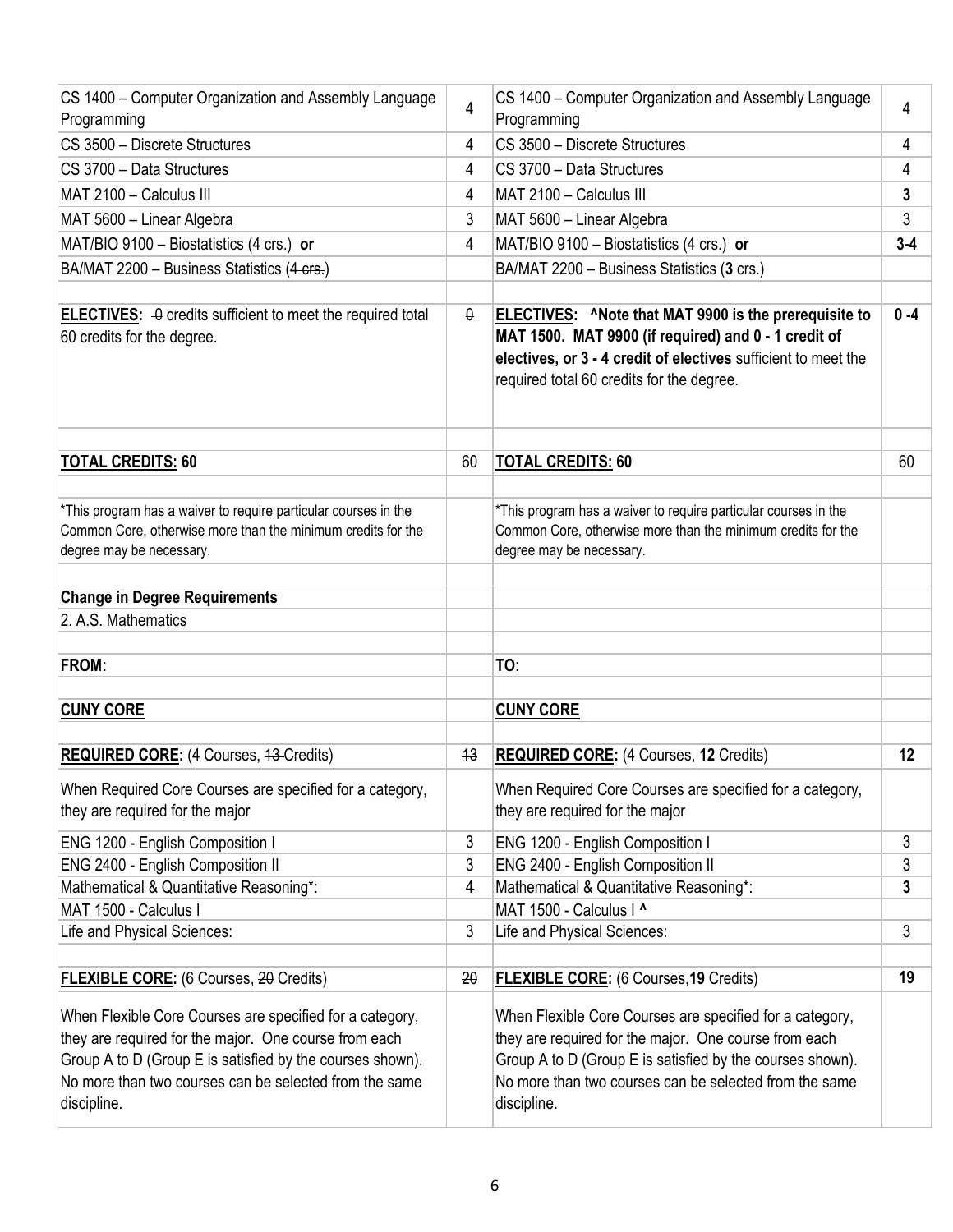| A. World Cultures and Global Issues                                                                    |                | A. World Cultures and Global Issues                                                                                                                                                                                                 |         |
|--------------------------------------------------------------------------------------------------------|----------------|-------------------------------------------------------------------------------------------------------------------------------------------------------------------------------------------------------------------------------------|---------|
| B. U.S. Experience In Its Diversity                                                                    |                | B. U.S. Experience In Its Diversity                                                                                                                                                                                                 |         |
| C. Creative Expression                                                                                 |                | C. Creative Expression                                                                                                                                                                                                              |         |
| D. Individual & Society                                                                                |                | D. Individual & Society                                                                                                                                                                                                             |         |
| E. Scientific World*:                                                                                  |                | E. Scientific World*:                                                                                                                                                                                                               |         |
| MAT 1600 - Calculus II                                                                                 | 4              | MAT 1600 - Calculus II                                                                                                                                                                                                              | 3       |
| CS 1200 - Introduction to Computing                                                                    | 4              | CS 1200 - Introduction to Computing                                                                                                                                                                                                 | 4       |
| <b>DEPARTMENT REQUIREMENTS</b> (8 Courses, 27 Credits)                                                 |                | <b>DEPARTMENT REQUIREMENTS</b> (8 Courses, 25 to 26<br>Credits)                                                                                                                                                                     |         |
| MAT 2100 - Calculus III                                                                                | 4              | MAT 2100 - Calculus III                                                                                                                                                                                                             | 3       |
| MAT 5500 - Differential Equations                                                                      | 3              | MAT 5500 - Differential Equations                                                                                                                                                                                                   | 3       |
| MAT 5600 - Linear Algebra (3 crs.)                                                                     | 3              | MAT 5600 - Linear Algebra (3 crs.)                                                                                                                                                                                                  | 3       |
| MAT/BIO 9100 - Biostatistics or                                                                        | 4              | MAT/BIO 9100 - Biostatistics (4 crs) or                                                                                                                                                                                             | $3 - 4$ |
| MAT/BA 2200 - Business Statistics                                                                      |                | MAT/BA 2200 - Business Statistics (3 crs.)                                                                                                                                                                                          |         |
| CS 3500 - Discrete Structures (4 crs.)                                                                 | 4              | CS 3500 - Discrete Structures (4 crs.)                                                                                                                                                                                              | 4       |
| HE 1400 - Critical Issues in Personal Health-                                                          | $\overline{+}$ |                                                                                                                                                                                                                                     |         |
|                                                                                                        |                | MAT 3000 - Introduction to Mathematical Concepts in<br>Proof                                                                                                                                                                        | 1       |
|                                                                                                        |                |                                                                                                                                                                                                                                     |         |
| <b>AND</b>                                                                                             |                | AND                                                                                                                                                                                                                                 |         |
| Select two (2) courses from the following:                                                             |                | Select two (2) courses from the following:                                                                                                                                                                                          |         |
| CS 13A0 - Advanced Programming Techniques (4 crs.) or                                                  |                | CS 13A0 - Advanced Programming Techniques (4 crs.) or                                                                                                                                                                               |         |
| CS 1400 - Computer and Assembly Language Programming<br>$(4 \text{ crs.})$ or                          |                | CS 1400 - Computer and Assembly Language Programming<br>$(4 \text{ crs.})$ or                                                                                                                                                       |         |
| MAT 1100 - Finite Mathematics (4 crs.) or                                                              |                | MAT 1100 - Finite Mathematics (4 crs.) or                                                                                                                                                                                           |         |
| MAT 3200 - Introduction to Set Theory (4 crs.) or                                                      |                | MAT 3200 - Introduction to Set Theory (4 crs.) or                                                                                                                                                                                   |         |
| MAT 7100 - Applications of Linear Algebra and Vector<br>Analysis (4 crs.)                              |                | MAT 7100 - Applications of Linear Algebra and Vector<br>Analysis (4 crs.)                                                                                                                                                           |         |
| <b>ELECTIVES:</b> $\theta$ credits sufficient to meet the required total<br>60 credits for the degree. | θ              | <b>ELECTIVES:</b> ^Note that MAT 9900 is the prerequisite to<br>MAT 1500. MAT 9900 (if required) and 0 - 1 credit of<br>electives, or 3 - 4 credit of electives sufficient to meet the<br>required total 60 credits for the degree. | $0 - 4$ |
| <b>TOTAL CREDITS: 60</b>                                                                               | 60             | <b>TOTAL CREDITS: 60</b>                                                                                                                                                                                                            | 60      |
|                                                                                                        |                |                                                                                                                                                                                                                                     |         |
| *This program has a waiver to require particular courses in the                                        |                |                                                                                                                                                                                                                                     |         |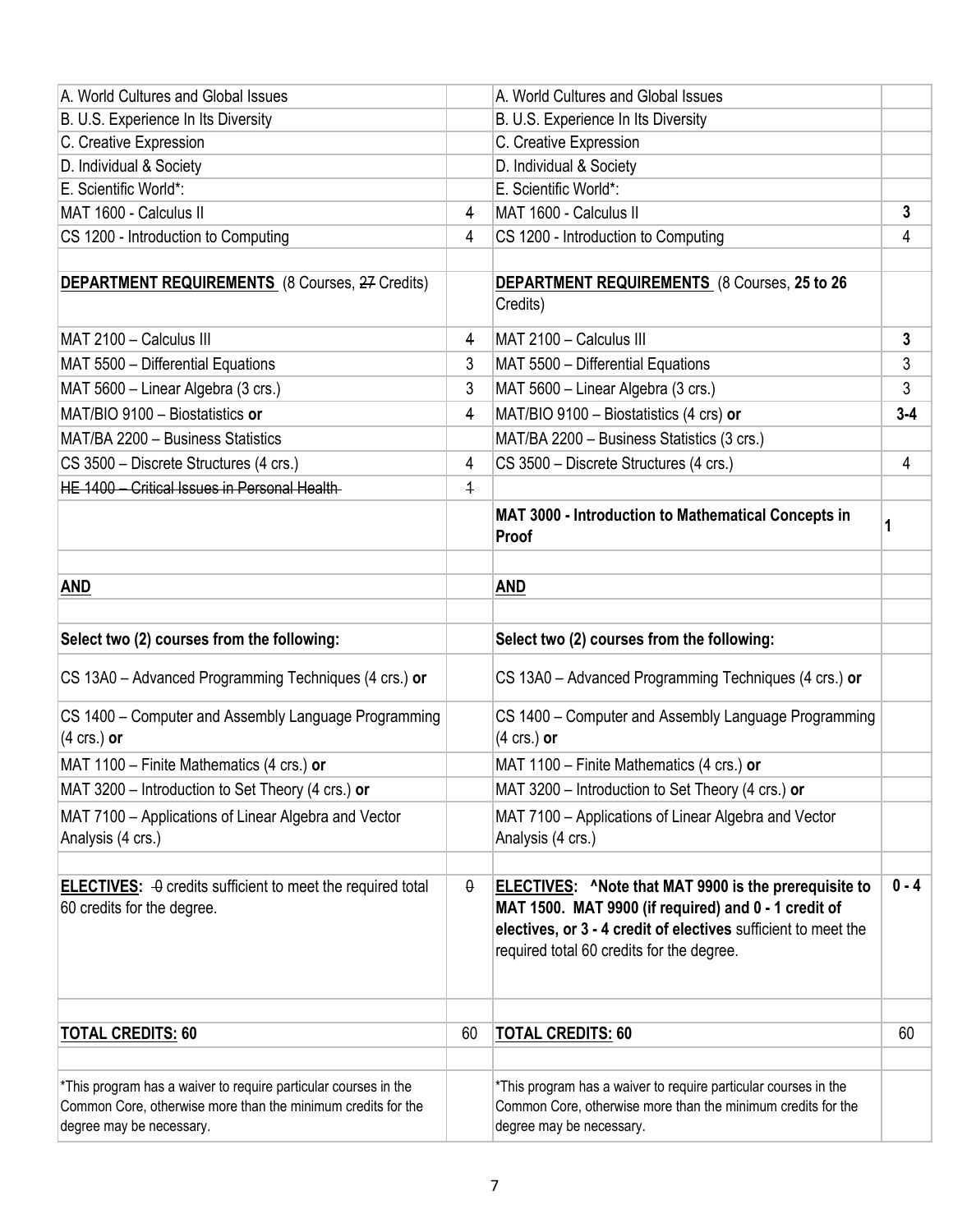| <b>E. Department of Physical Sciences</b>                                                                                                                                                                                                               |    |                                                                                                                                                                                                                                                         |    |
|---------------------------------------------------------------------------------------------------------------------------------------------------------------------------------------------------------------------------------------------------------|----|---------------------------------------------------------------------------------------------------------------------------------------------------------------------------------------------------------------------------------------------------------|----|
| <b>Change in Degree Requirements</b>                                                                                                                                                                                                                    |    |                                                                                                                                                                                                                                                         |    |
| 1. A.S. Chemistry                                                                                                                                                                                                                                       |    |                                                                                                                                                                                                                                                         |    |
|                                                                                                                                                                                                                                                         |    |                                                                                                                                                                                                                                                         |    |
| FROM:                                                                                                                                                                                                                                                   |    | TO:                                                                                                                                                                                                                                                     |    |
|                                                                                                                                                                                                                                                         |    |                                                                                                                                                                                                                                                         |    |
| <b>CUNY CORE</b>                                                                                                                                                                                                                                        |    | <b>CUNY CORE</b>                                                                                                                                                                                                                                        |    |
|                                                                                                                                                                                                                                                         |    |                                                                                                                                                                                                                                                         |    |
| <b>REQUIRED CORE:</b> (4 Courses, 44-Credits)                                                                                                                                                                                                           | 44 | <b>REQUIRED CORE:</b> (4 Courses, 13 Credits)                                                                                                                                                                                                           | 13 |
| When Required Core Courses are specified for a category,<br>they are required for the major                                                                                                                                                             |    | When Required Core Courses are specified for a category,<br>they are required for the major                                                                                                                                                             |    |
| ENG 1200 - English Composition I                                                                                                                                                                                                                        | 3  | ENG 1200 - English Composition I                                                                                                                                                                                                                        | 3  |
| ENG 2400 - English Composition II                                                                                                                                                                                                                       | 3  | ENG 2400 - English Composition II                                                                                                                                                                                                                       | 3  |
| Mathematical & Quantitative Reasoning*:                                                                                                                                                                                                                 | 4  | Mathematical & Quantitative Reasoning*:                                                                                                                                                                                                                 | 3  |
| MAT 1500 - Calculus I                                                                                                                                                                                                                                   |    | MAT 9900 - Pre-Calculus for STEM Majors                                                                                                                                                                                                                 |    |
| Life and Physical Sciences*:                                                                                                                                                                                                                            | 4  | Life and Physical Sciences*:                                                                                                                                                                                                                            | 4  |
| CHM 1100 - General Chemistry I                                                                                                                                                                                                                          |    | CHM 1100 - General Chemistry I                                                                                                                                                                                                                          |    |
|                                                                                                                                                                                                                                                         |    |                                                                                                                                                                                                                                                         |    |
| <b>FLEXIBLE CORE:</b> (6 Courses, 20 Credits)                                                                                                                                                                                                           | 20 | <b>FLEXIBLE CORE:</b> (6 Courses, 20 Credits)                                                                                                                                                                                                           | 20 |
| When Flexible Core Courses are specified for a category,<br>they are required for the major. One course from each<br>Group A to D (Group E is satisfied by the courses shown).<br>No more than two courses can be selected from the same<br>discipline. |    | When Flexible Core Courses are specified for a category,<br>they are required for the major. One course from each<br>Group A to D (Group E is satisfied by the courses shown).<br>No more than two courses can be selected from the same<br>discipline. |    |
| A. World Cultures and Global Issues                                                                                                                                                                                                                     |    | A. World Cultures and Global Issues                                                                                                                                                                                                                     |    |
| B. U.S. Experience In Its Diversity                                                                                                                                                                                                                     |    | B. U.S. Experience In Its Diversity                                                                                                                                                                                                                     |    |
| C. Creative Expression                                                                                                                                                                                                                                  |    | C. Creative Expression                                                                                                                                                                                                                                  |    |
| D. Individual & Society                                                                                                                                                                                                                                 |    | D. Individual & Society                                                                                                                                                                                                                                 |    |
| E. Scientific World*:                                                                                                                                                                                                                                   |    | E. Scientific World*:                                                                                                                                                                                                                                   |    |
| MAT 1600 - Calculus II                                                                                                                                                                                                                                  |    | PHY 1300 - Advanced General Physics I                                                                                                                                                                                                                   |    |
| CHM 1200 - General Chemistry II                                                                                                                                                                                                                         |    | CHM 1200 - General Chemistry II                                                                                                                                                                                                                         |    |
| DEPARTMENT REQUIREMENTS (4 Courses, 18 Credits)                                                                                                                                                                                                         | 18 | DEPARTMENT REQUIREMENTS                                                                                                                                                                                                                                 |    |
|                                                                                                                                                                                                                                                         |    | <b>Physical Sciences Requirements (4 to 5 Courses, 21</b><br>Credits)                                                                                                                                                                                   |    |
| CHM 3100 - Organic Chemistry I                                                                                                                                                                                                                          | 5  | CHM 3100 - Organic Chemistry I                                                                                                                                                                                                                          | 5  |
| CHM 3200 - Organic Chemistry II                                                                                                                                                                                                                         | 5  | CHM 3200 - Organic Chemistry II                                                                                                                                                                                                                         | 5  |
| PHY 1300 - Advanced General Physics I-                                                                                                                                                                                                                  | 4  |                                                                                                                                                                                                                                                         |    |
| PHY 1400 - Advanced General Physics II                                                                                                                                                                                                                  | 4  | PHY 1400 - Advanced General Physics II                                                                                                                                                                                                                  | 4  |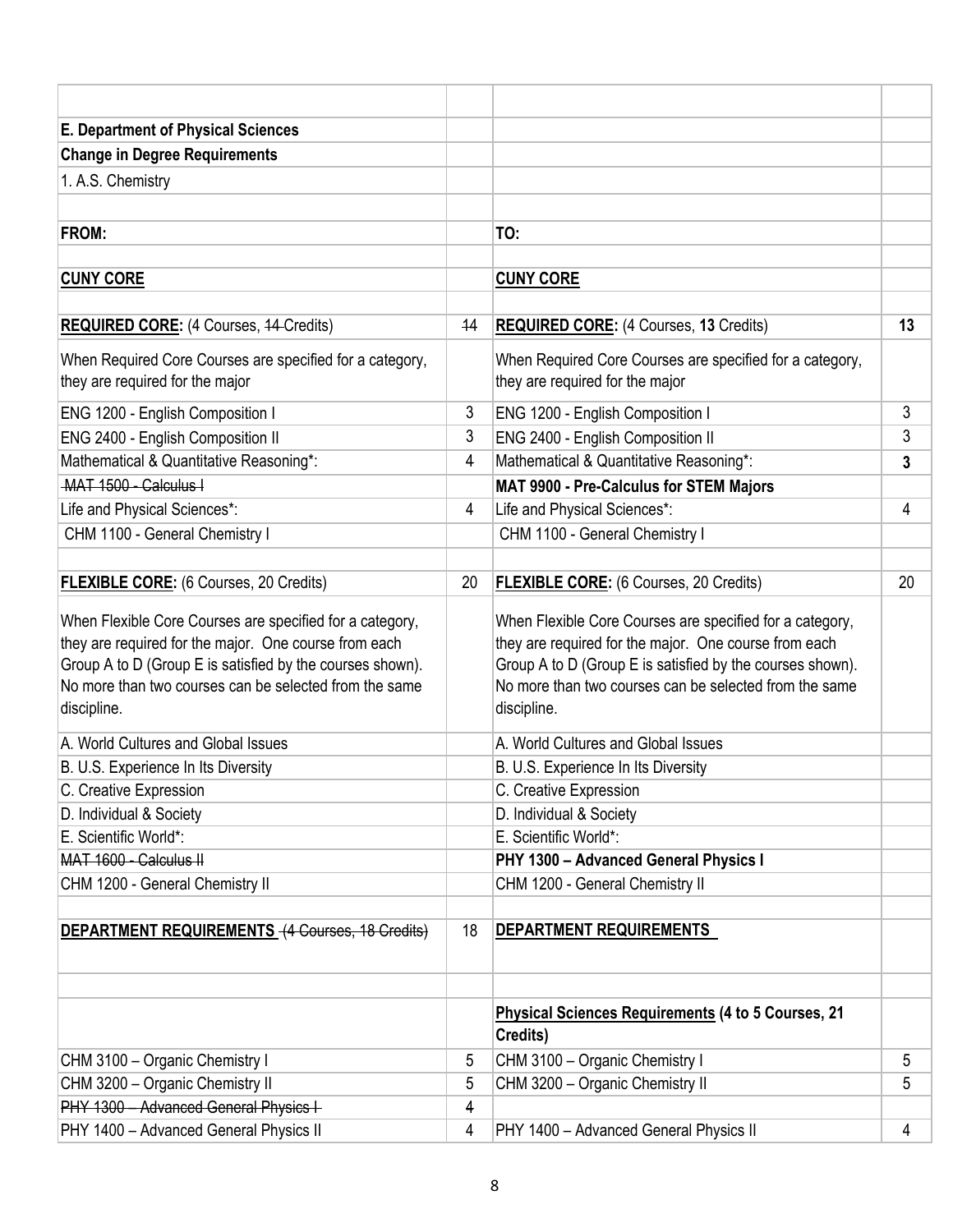|                                                                                                                                                                                                                                                         |    | <b>Advanced Elective Credits in Chemistry, Engineering</b><br>Science, Earth and Planetary Sciences, Physics, or<br><b>Science</b>                                                                                                                      | $\overline{7}$ |
|---------------------------------------------------------------------------------------------------------------------------------------------------------------------------------------------------------------------------------------------------------|----|---------------------------------------------------------------------------------------------------------------------------------------------------------------------------------------------------------------------------------------------------------|----------------|
|                                                                                                                                                                                                                                                         |    | <b>Mathematics Requirements (2 Courses, 6 Credits)</b>                                                                                                                                                                                                  |                |
|                                                                                                                                                                                                                                                         |    | MAT 1500 - Calculus I                                                                                                                                                                                                                                   | 3              |
|                                                                                                                                                                                                                                                         |    | MAT 1600 - Calculus II                                                                                                                                                                                                                                  | 3              |
|                                                                                                                                                                                                                                                         |    |                                                                                                                                                                                                                                                         |                |
| <b>ELECTIVES:</b> 8 credits sufficient to meet the required total<br>60 credits for the degree.                                                                                                                                                         | 8  | <b>ELECTIVES:</b> 0 credits sufficient to meet the required total<br>60 credits for the degree.                                                                                                                                                         | $\bf{0}$       |
| <b>TOTAL CREDITS: 60</b>                                                                                                                                                                                                                                | 60 | <b>TOTAL CREDITS: 60</b>                                                                                                                                                                                                                                | 60             |
| *This program has a waiver to require particular courses in the<br>Common Core, otherwise more than the minimum credits for the<br>degree may be necessary.                                                                                             |    | *This program has a waiver to require particular courses in the<br>Common Core, otherwise more than the minimum credits for the<br>degree may be necessary.                                                                                             |                |
| <b>Change in Degree Requirements</b>                                                                                                                                                                                                                    |    |                                                                                                                                                                                                                                                         |                |
| 2. A.S. Earth and Planetary Sciences                                                                                                                                                                                                                    |    |                                                                                                                                                                                                                                                         |                |
| <b>FROM:</b>                                                                                                                                                                                                                                            |    | TO:                                                                                                                                                                                                                                                     |                |
| <b>CUNY CORE</b>                                                                                                                                                                                                                                        |    | <b>CUNY CORE</b>                                                                                                                                                                                                                                        |                |
| <b>REQUIRED CORE:</b> (4 Courses, 44-Credits)                                                                                                                                                                                                           | 44 | <b>REQUIRED CORE:</b> (4 Courses, 13 Credits)                                                                                                                                                                                                           | 13             |
| When Required Core Courses are specified for a category,<br>they are required for the major                                                                                                                                                             |    | When Required Core Courses are specified for a category,<br>they are required for the major                                                                                                                                                             |                |
| ENG 1200 - English Composition I                                                                                                                                                                                                                        | 3  | ENG 1200 - English Composition I                                                                                                                                                                                                                        | 3              |
| ENG 2400 - English Composition II                                                                                                                                                                                                                       | 3  | ENG 2400 - English Composition II                                                                                                                                                                                                                       | 3              |
| Mathematical & Quantitative Reasoning*:                                                                                                                                                                                                                 | 4  | Mathematical & Quantitative Reasoning*:                                                                                                                                                                                                                 | $\mathbf{3}$   |
| MAT 1500 - Calculus I                                                                                                                                                                                                                                   |    | MAT 9900 - Pre-Calculus for STEM Majors                                                                                                                                                                                                                 |                |
| Life and Physical Sciences*:                                                                                                                                                                                                                            | 4  | Life and Physical Sciences*:                                                                                                                                                                                                                            | 4              |
| CHM 1100 - General Chemistry I                                                                                                                                                                                                                          |    | CHM 1100 - General Chemistry I                                                                                                                                                                                                                          |                |
| <b>FLEXIBLE CORE:</b> (6 Courses, 20 Credits)                                                                                                                                                                                                           | 20 | <b>FLEXIBLE CORE:</b> (6 Courses, 20 Credits)                                                                                                                                                                                                           | 20             |
| When Flexible Core Courses are specified for a category,<br>they are required for the major. One course from each<br>Group A to D (Group E is satisfied by the courses shown).<br>No more than two courses can be selected from the same<br>discipline. |    | When Flexible Core Courses are specified for a category,<br>they are required for the major. One course from each<br>Group A to D (Group E is satisfied by the courses shown).<br>No more than two courses can be selected from the same<br>discipline. |                |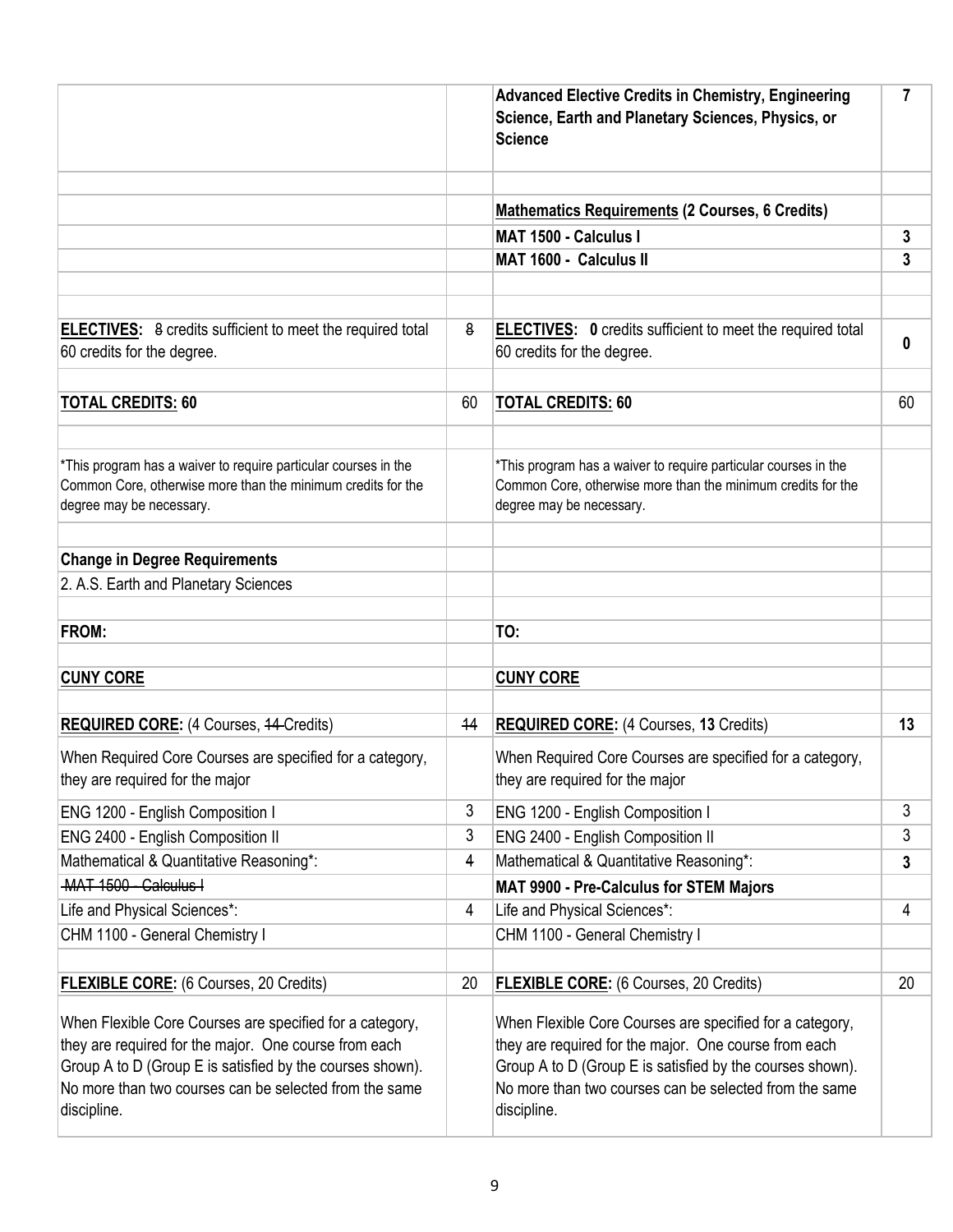| A. World Cultures and Global Issues                                                                                                                         |    | A. World Cultures and Global Issues                                                                                                                         |    |
|-------------------------------------------------------------------------------------------------------------------------------------------------------------|----|-------------------------------------------------------------------------------------------------------------------------------------------------------------|----|
| B. U.S. Experience In Its Diversity                                                                                                                         |    | B. U.S. Experience In Its Diversity                                                                                                                         |    |
| C. Creative Expression                                                                                                                                      |    | C. Creative Expression                                                                                                                                      |    |
| D. Individual & Society                                                                                                                                     |    | D. Individual & Society                                                                                                                                     |    |
| E. Scientific World*:                                                                                                                                       |    | E. Scientific World*:                                                                                                                                       |    |
| MAT 1600 - Calculus II                                                                                                                                      |    | <b>EPS 3800 - Introduction to Earth Science</b>                                                                                                             |    |
| EPS 3100 - Meteorology                                                                                                                                      |    | EPS 3100 - Meteorology                                                                                                                                      |    |
|                                                                                                                                                             |    |                                                                                                                                                             |    |
| DEPARTMENT REQUIREMENTS (6 Courses, 24 Credits)                                                                                                             |    | <b>DEPARTMENT REQUIREMENTS</b>                                                                                                                              |    |
|                                                                                                                                                             |    | Physical Sciences Requirements (5 Courses, 20 Credits)                                                                                                      |    |
| EPS 3200 - Oceanography                                                                                                                                     | 4  | EPS 3200 - Oceanography                                                                                                                                     | 4  |
| EPS 3300 - Physical Geography                                                                                                                               | 4  | EPS 3300 - Physical Geography                                                                                                                               | 4  |
| EPS 3500 - Astronomy                                                                                                                                        | 4  | EPS 3500 - Astronomy                                                                                                                                        | 4  |
| EPS 3600 - Planetology                                                                                                                                      | 4  | EPS 3600 - Planetology                                                                                                                                      | 4  |
| EPS 3800 - Introduction to Earth Science                                                                                                                    | 4  |                                                                                                                                                             |    |
| PHY 1100 - General Physics I                                                                                                                                | 4  | PHY 1100 - General Physics I                                                                                                                                | 4  |
|                                                                                                                                                             |    |                                                                                                                                                             |    |
|                                                                                                                                                             |    |                                                                                                                                                             |    |
|                                                                                                                                                             |    | <b>Mathematics Requirements (2 Courses, 6 Credits)</b>                                                                                                      |    |
|                                                                                                                                                             |    | MAT 1500 - Calculus I                                                                                                                                       | 3  |
|                                                                                                                                                             |    | <b>MAT 1600 Calculus II</b>                                                                                                                                 | 3  |
|                                                                                                                                                             |    |                                                                                                                                                             |    |
| <b>ELECTIVES:</b> 2 credits sufficient to meet the required total<br>60 credits for the degree.                                                             | 2  | ELECTIVES: 1 credit sufficient to meet the required total 60<br>credits for the degree.                                                                     | 1  |
|                                                                                                                                                             |    |                                                                                                                                                             |    |
| <b>TOTAL CREDITS: 60</b>                                                                                                                                    | 60 | <b>TOTAL CREDITS: 60</b>                                                                                                                                    | 60 |
| *This program has a waiver to require particular courses in the<br>Common Core, otherwise more than the minimum credits for the<br>degree may be necessary. |    | *This program has a waiver to require particular courses in the<br>Common Core, otherwise more than the minimum credits for the<br>degree may be necessary. |    |
|                                                                                                                                                             |    |                                                                                                                                                             |    |
| <b>Change in Degree Requirements</b>                                                                                                                        |    |                                                                                                                                                             |    |
| 3. A.S. Engineering Science                                                                                                                                 |    |                                                                                                                                                             |    |
| FROM:                                                                                                                                                       |    | TO:                                                                                                                                                         |    |
|                                                                                                                                                             |    |                                                                                                                                                             |    |
| <b>CUNY CORE</b>                                                                                                                                            |    | <b>CUNY CORE</b>                                                                                                                                            |    |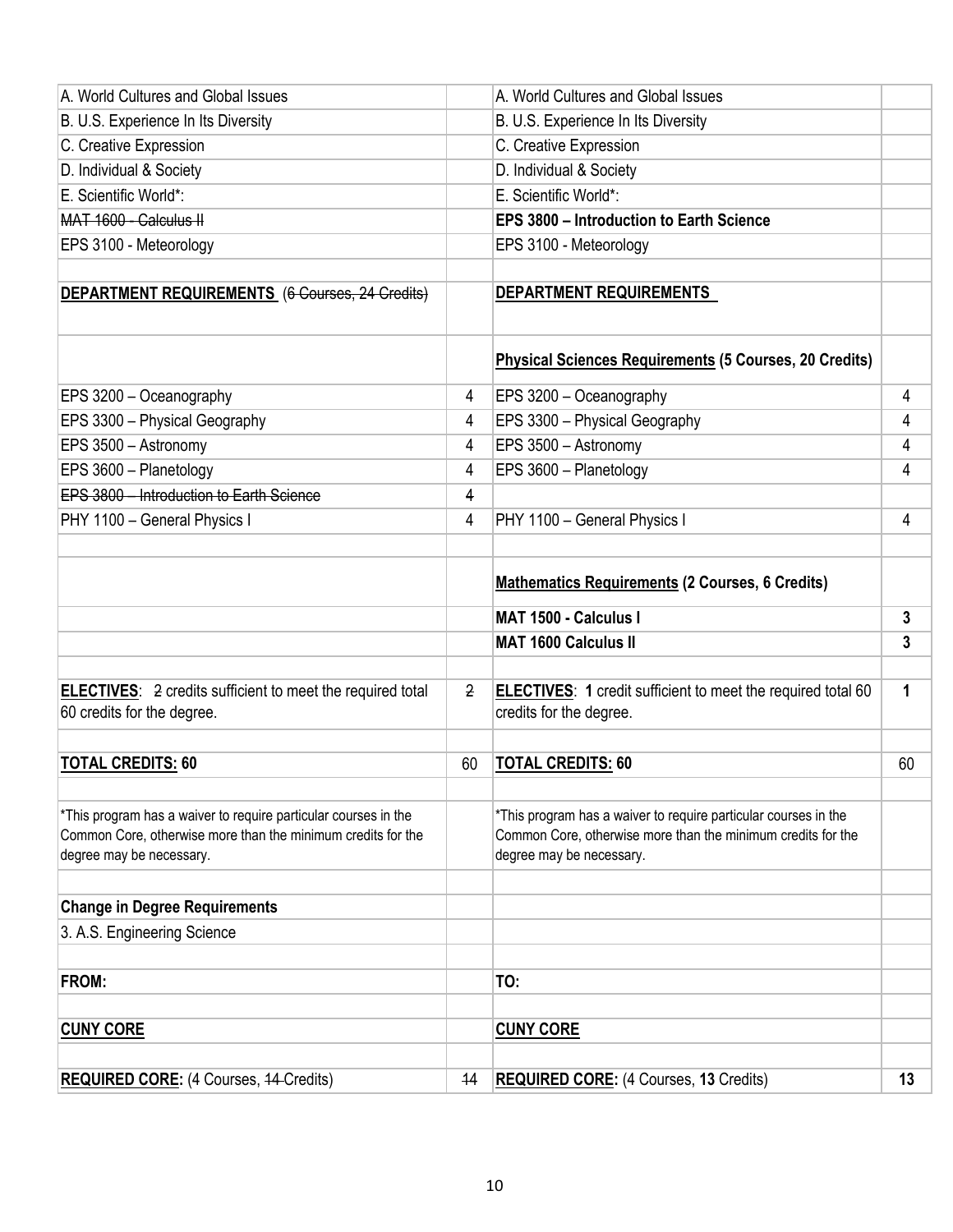| When Required Core Courses are specified for a category,  |    | When Required Core Courses are specified for a category,      |                |
|-----------------------------------------------------------|----|---------------------------------------------------------------|----------------|
| they are required for the major                           |    | they are required for the major                               |                |
| ENG 1200 - English Composition I                          | 3  | ENG 1200 - English Composition I                              | 3              |
| ENG 2400 - English Composition II                         | 3  | ENG 2400 - English Composition II                             | 3              |
| Mathematical & Quantitative Reasoning*:                   | 4  | Mathematical & Quantitative Reasoning*:                       | 3              |
| MAT 1500 - Calculus I                                     |    | MAT 9900 - Pre-Calculus for STEM Majors                       |                |
| Life and Physical Sciences*:                              | 4  | Life and Physical Sciences*:                                  | $\overline{4}$ |
| CHM 1100 - General Chemistry I                            |    | CHM 1100 - General Chemistry I                                |                |
|                                                           |    |                                                               |                |
| <b>FLEXIBLE CORE:</b> (6 Courses, 20 Credits)             | 20 | <b>FLEXIBLE CORE:</b> (6 Courses, 20 Credits)                 | 20             |
| When Flexible Core Courses are specified for a category,  |    | When Flexible Core Courses are specified for a category,      |                |
| they are required for the major. One course from each     |    | they are required for the major. One course from each         |                |
| Group A to D (Group E is satisfied by the courses shown). |    | Group A to D (Group E is satisfied by the courses shown).     |                |
| No more than two courses can be selected from the same    |    | No more than two courses can be selected from the same        |                |
| discipline.                                               |    | discipline.                                                   |                |
| A. World Cultures and Global Issues                       |    | A. World Cultures and Global Issues                           |                |
| B. U.S. Experience In Its Diversity                       |    | B. U.S. Experience In Its Diversity                           |                |
| C. Creative Expression                                    |    | C. Creative Expression                                        |                |
| D. Individual & Society                                   |    | D. Individual & Society                                       |                |
| E. Scientific World*:                                     |    | E. Scientific World*:                                         |                |
| MAT 1600 - Calculus II                                    |    | PHY 1300 - Advanced General Physics I                         |                |
| CHM 1200 - General Chemistry II                           |    | CHM 1200 - General Chemistry II                               |                |
|                                                           |    |                                                               |                |
| DEPARTMENT REQUIREMENTS (9-Courses, 32-Credits)           |    | DEPARTMENT REQUIREMENTS                                       |                |
|                                                           |    |                                                               |                |
|                                                           |    | <b>Physical Sciences Requirements (4 Courses, 13 Credits)</b> |                |
| PHY 1300 - Advanced General Physics I-                    | 4  |                                                               |                |
| PHY 1400 - Advanced General Physics II                    | 4  | PHY 1400 - Advanced General Physics II                        | 4              |
| EGR 2100 - Engineering Design                             | 3  | EGR 2100 - Engineering Design                                 | 3              |
| EGR 2200 - Introduction to Electrical Engineering         | 3  | EGR 2200 - Introduction to Electrical Engineering             | 3              |
| EGR 2300 - Introduction to Engineering Thermodynamics     | 3  | EGR 2300 - Introduction to Engineering Thermodynamics         | 3              |
|                                                           |    |                                                               |                |
|                                                           |    | <b>Mathematics Requirements (6 Courses, 19 Credits)</b>       |                |
| CS 1200 - Introduction to Computing                       | 4  | CS 1200 - Introduction to Computing                           | 4              |
|                                                           |    | MAT 1500 - Calculus I                                         | 3              |
|                                                           |    | <b>MAT 1600 - Calculus II</b>                                 | 3              |
| MAT 2100 - Calculus III                                   | 4  | MAT 2100 - Calculus III                                       | 3              |
| MAT 5500 - Differential Equations                         | 3  | MAT 5500 - Differential Equations                             | 3              |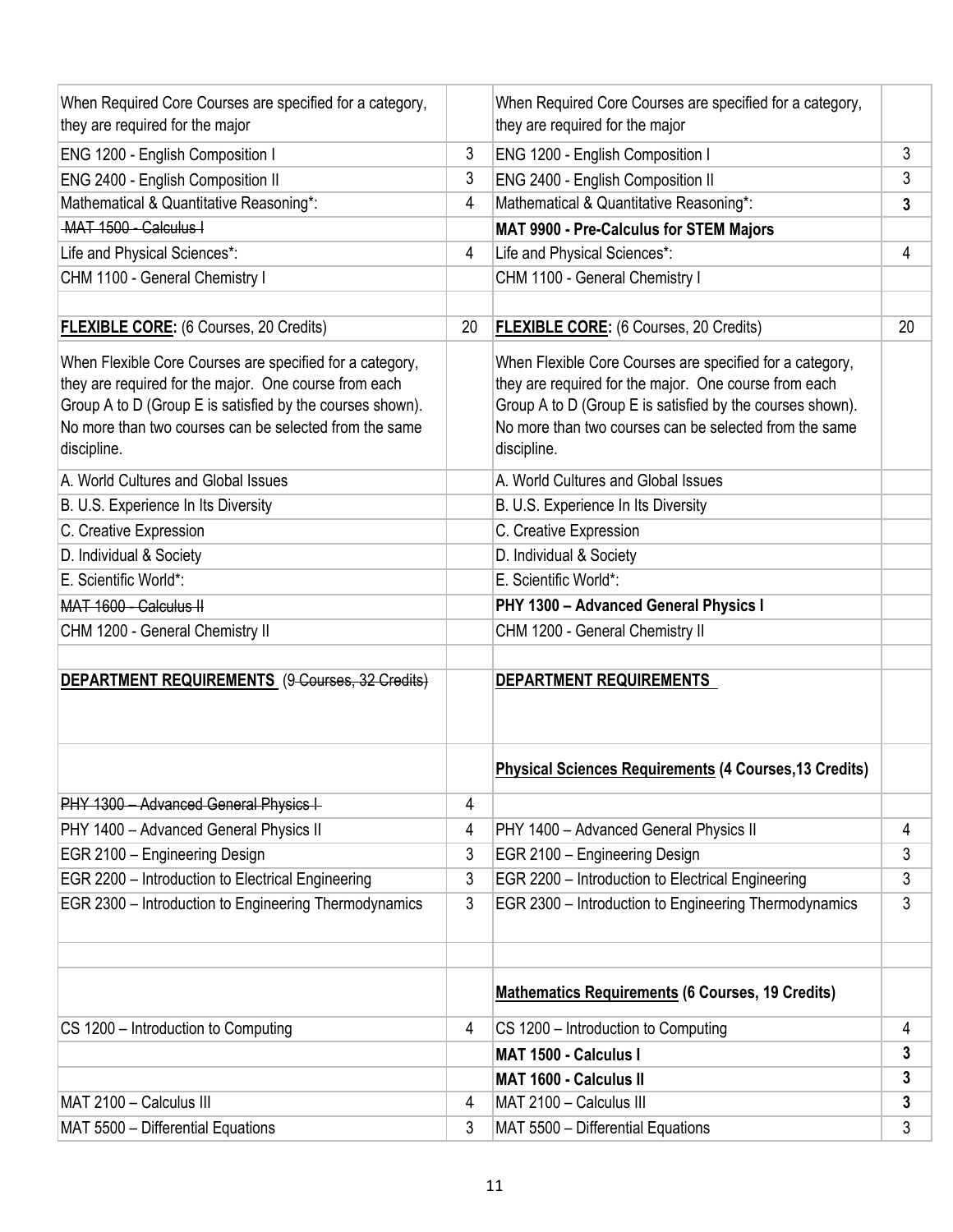| MAT 5600 - Linear Algebra                                                                                                                                                                                                                               | 3  | MAT 5600 - Linear Algebra                                                                                                                                                                                                                               | 3            |
|---------------------------------------------------------------------------------------------------------------------------------------------------------------------------------------------------------------------------------------------------------|----|---------------------------------------------------------------------------------------------------------------------------------------------------------------------------------------------------------------------------------------------------------|--------------|
|                                                                                                                                                                                                                                                         |    |                                                                                                                                                                                                                                                         |              |
| <b>ELECTIVES:</b> $\theta$ -4 credits sufficient to meet the required<br>total-66 to 70 credits for the degree.                                                                                                                                         |    | $\theta$ -4 <b>ELECTIVES</b> : 0 credits sufficient to meet the required total 65<br>credits for the degree.                                                                                                                                            | $\mathbf{0}$ |
| TOTAL CREDITS: 66 to 70                                                                                                                                                                                                                                 |    | 66-70 TOTAL CREDITS: 65                                                                                                                                                                                                                                 | 65           |
| *This program has a waiver to require particular courses in the<br>Common Core, otherwise more than the minimum credits for the<br>degree may be necessary.                                                                                             |    | *This program has a waiver to require particular courses in the<br>Common Core, otherwise more than the minimum credits for the<br>degree may be necessary.                                                                                             |              |
| <b>Change in Degree Requirements</b>                                                                                                                                                                                                                    |    |                                                                                                                                                                                                                                                         |              |
| 4. A.S. Physics                                                                                                                                                                                                                                         |    |                                                                                                                                                                                                                                                         |              |
| FROM:                                                                                                                                                                                                                                                   |    | TO:                                                                                                                                                                                                                                                     |              |
| <b>CUNY CORE</b>                                                                                                                                                                                                                                        |    | <b>CUNY CORE</b>                                                                                                                                                                                                                                        |              |
| <b>REQUIRED CORE:</b> (4 Courses, 44-Credits)                                                                                                                                                                                                           | 44 | <b>REQUIRED CORE:</b> (4 Courses, 13 Credits)                                                                                                                                                                                                           | 13           |
| When Required Core Courses are specified for a category,<br>they are required for the major                                                                                                                                                             |    | When Required Core Courses are specified for a category,<br>they are required for the major                                                                                                                                                             |              |
| ENG 1200 - English Composition I                                                                                                                                                                                                                        | 3  | ENG 1200 - English Composition I                                                                                                                                                                                                                        | 3            |
| ENG 2400 - English Composition II                                                                                                                                                                                                                       | 3  | ENG 2400 - English Composition II                                                                                                                                                                                                                       | 3            |
| Mathematical & Quantitative Reasoning*:                                                                                                                                                                                                                 | 4  | Mathematical & Quantitative Reasoning*:                                                                                                                                                                                                                 | 3            |
| MAT 1500 - Calculus I                                                                                                                                                                                                                                   |    | MAT 9900 - Pre-Calculus for STEM Majors                                                                                                                                                                                                                 |              |
| Life and Physical Sciences*:                                                                                                                                                                                                                            | 4  | Life and Physical Sciences*:                                                                                                                                                                                                                            | 4            |
| CHM 1100 - General Chemistry I                                                                                                                                                                                                                          |    | CHM 1100 - General Chemistry I                                                                                                                                                                                                                          |              |
| <b>FLEXIBLE CORE:</b> (6 Courses, 20 Credits)                                                                                                                                                                                                           | 20 | <b>FLEXIBLE CORE:</b> (6 Courses, 20 Credits)                                                                                                                                                                                                           | 20           |
| When Flexible Core Courses are specified for a category,<br>they are required for the major. One course from each<br>Group A to D (Group E is satisfied by the courses shown).<br>No more than two courses can be selected from the same<br>discipline. |    | When Flexible Core Courses are specified for a category,<br>they are required for the major. One course from each<br>Group A to D (Group E is satisfied by the courses shown).<br>No more than two courses can be selected from the same<br>discipline. |              |
| A. World Cultures and Global Issues                                                                                                                                                                                                                     |    | A. World Cultures and Global Issues                                                                                                                                                                                                                     |              |
| B. U.S. Experience In Its Diversity                                                                                                                                                                                                                     |    | B. U.S. Experience In Its Diversity                                                                                                                                                                                                                     |              |
| C. Creative Expression                                                                                                                                                                                                                                  |    | C. Creative Expression                                                                                                                                                                                                                                  |              |
| D. Individual & Society                                                                                                                                                                                                                                 |    | D. Individual & Society                                                                                                                                                                                                                                 |              |
| E. Scientific World*:                                                                                                                                                                                                                                   |    | E. Scientific World*:                                                                                                                                                                                                                                   |              |
| MAT 1600 - Calculus II                                                                                                                                                                                                                                  |    | PHY 1300 - Advanced General Physics I                                                                                                                                                                                                                   |              |
| CHM 1200 - General Chemistry II                                                                                                                                                                                                                         |    | CHM 1200 - General Chemistry II                                                                                                                                                                                                                         |              |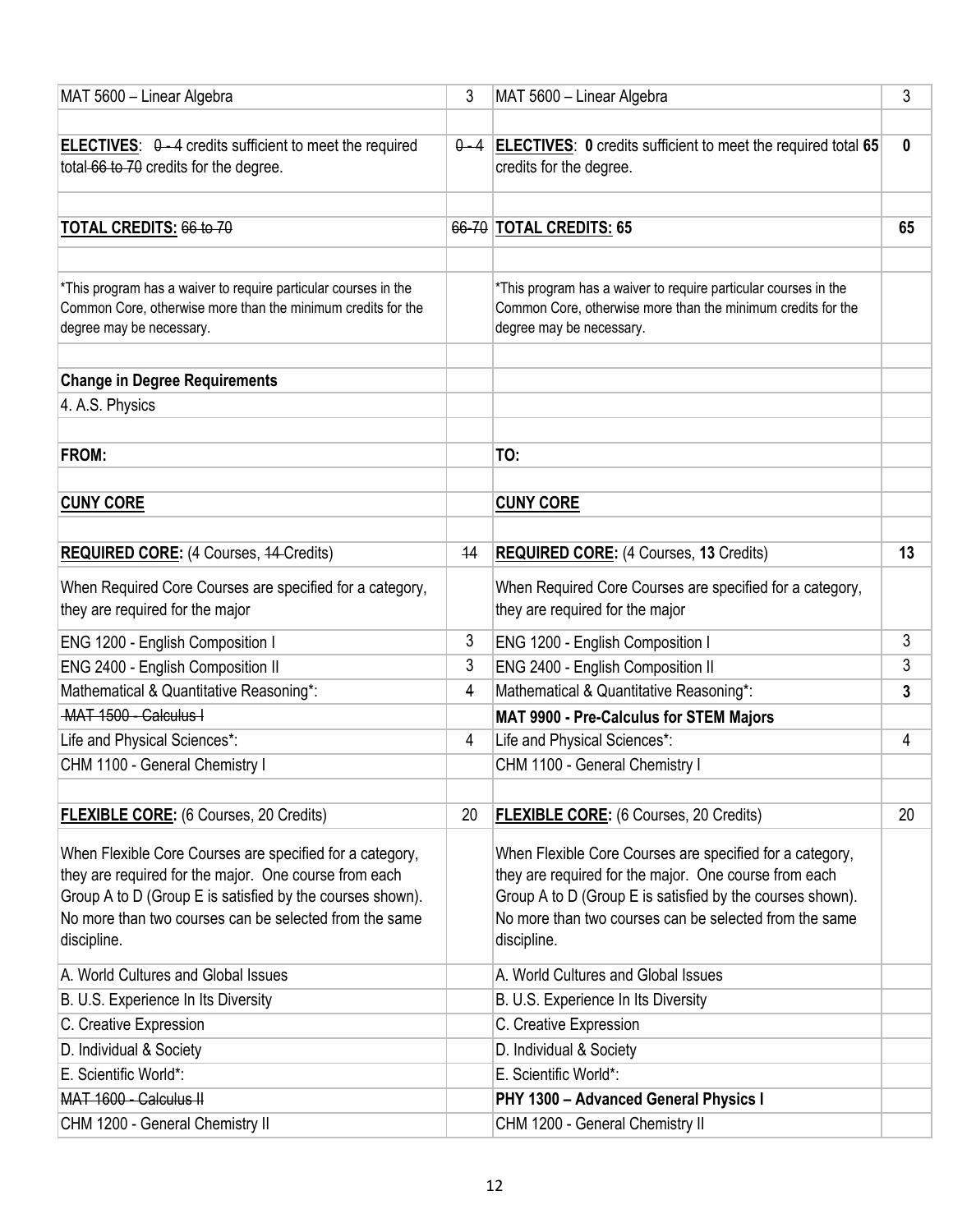| DEPARTMENT REQUIREMENTS (9-Courses, 32-Credits)                   |   | DEPARTMENT REQUIREMENTS                                               |              |
|-------------------------------------------------------------------|---|-----------------------------------------------------------------------|--------------|
|                                                                   |   |                                                                       |              |
|                                                                   |   | <b>Physical Sciences Requirements (4 Courses, 14 Credits)</b>         |              |
|                                                                   |   | <b>EGR 2200 - Introduction to Electrical Engineering</b>              | $\mathbf{3}$ |
|                                                                   |   | EGR 2300 - Introduction to Engineering<br>Thermodynamics              | 3            |
| PHY 1300 - Advanced General Physics I-                            | 4 |                                                                       |              |
| PHY 1400 - Advanced General Physics II                            | 4 | PHY 1400 - Advanced General Physics II                                | 4            |
|                                                                   |   |                                                                       |              |
| <b>AND</b>                                                        |   |                                                                       |              |
|                                                                   |   | Select ONE (1) of the Following:                                      |              |
|                                                                   |   | EPS 3100 - Meteorology (4 crs.) OR                                    |              |
|                                                                   |   | EPS 3200 - Oceanography (4 crs.) OR                                   |              |
|                                                                   |   | EPS 3300 - Physical Geography (4 crs) OR                              |              |
|                                                                   |   | EPS 3500 - Introduction to Astronomy (4 crs) OR                       |              |
|                                                                   |   | EPS 3600 - Planetology: A Trip Through the Solar<br>System (4 crs) OR |              |
|                                                                   |   | <b>Advanced Elective Credits in Physics (4 crs.)</b>                  |              |
|                                                                   |   |                                                                       |              |
|                                                                   |   | <b>Mathematics Requirements (4 Courses, 12 Credits)</b>               |              |
|                                                                   |   | <b>MAT 1500 - Calculus I</b>                                          | 3            |
|                                                                   |   | <b>MAT 1600 - Calculus II</b>                                         | 3            |
|                                                                   |   |                                                                       |              |
|                                                                   |   | Select TWO (2) of the Following:                                      |              |
|                                                                   |   | MAT 2100 - Calculus III                                               | 3            |
|                                                                   |   | <b>MAT 5500 - Differential Equations</b>                              | 3            |
|                                                                   |   | MAT 5600 - Linear Algebra                                             | 3            |
|                                                                   |   |                                                                       |              |
|                                                                   |   |                                                                       |              |
| Advanced Electives (8 to 11 credits):                             |   |                                                                       |              |
| <b>Select only ONE, Either</b>                                    |   |                                                                       |              |
| MAT 5500 - Differential Equations (3 crs.) or                     |   |                                                                       |              |
| MAT 5600 - Linear Algebra (3 crs.)                                |   |                                                                       |              |
| OR                                                                |   |                                                                       |              |
| Select only ONE, Either                                           |   |                                                                       |              |
| EGR 2200 - Introduction to Electrical Engineering (3 crs.) or     |   |                                                                       |              |
| EGR 2300 - Introduction to Engineering Thermodynamics (3-<br>ers. |   |                                                                       |              |
| $\overline{\mathbf{OR}}$                                          |   |                                                                       |              |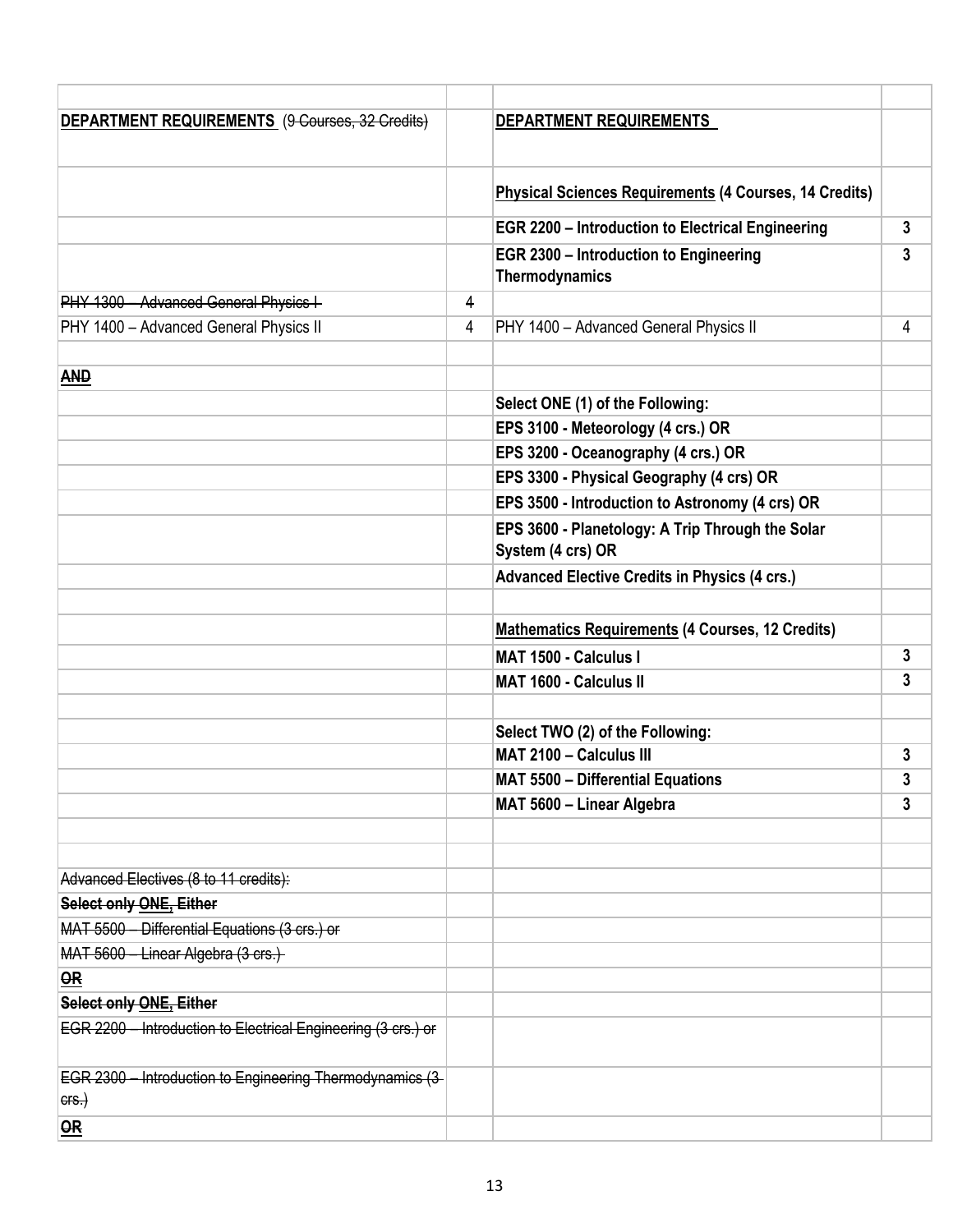| <b>Select only ONE, Either</b>                                  |          |                                                                     |    |
|-----------------------------------------------------------------|----------|---------------------------------------------------------------------|----|
| EPS 3300 - Physical Geology (4 crs.) or                         |          |                                                                     |    |
| EPS 3500 - Introduction to Astronomy (4 crs.) or                |          |                                                                     |    |
| EPS 3600 - Planetology: A Trip Through the Solar System (4      |          |                                                                     |    |
| ers.                                                            |          |                                                                     |    |
| <b>OR</b>                                                       |          |                                                                     |    |
| PHY 81XX - Independent Study (1 to 3 crs.)                      |          |                                                                     |    |
|                                                                 |          |                                                                     |    |
| <b>ELECTIVES:</b> 7-10-credits sufficient to meet the required  | $7 - 10$ | <b>ELECTIVES: 1</b> credit sufficient to meet the required total 60 | 1  |
| total 60 credits for the degree.                                |          | credits for the degree.                                             |    |
|                                                                 |          |                                                                     |    |
| <b>TOTAL CREDITS: 60</b>                                        | 60       | <b>TOTAL CREDITS: 60</b>                                            | 60 |
|                                                                 |          |                                                                     |    |
| *This program has a waiver to require particular courses in the |          | *This program has a waiver to require particular courses in the     |    |
| Common Core, otherwise more than the minimum credits for the    |          | Common Core, otherwise more than the minimum credits for the        |    |
| degree may be necessary.                                        |          | degree may be necessary.                                            |    |
|                                                                 |          |                                                                     |    |
| <b>Change in Degree Requirements</b>                            |          |                                                                     |    |
| 5. A.S. Science for Forensics                                   |          |                                                                     |    |
|                                                                 |          |                                                                     |    |
| FROM:                                                           |          | TO:                                                                 |    |
|                                                                 |          |                                                                     |    |
| <b>CUNY CORE</b>                                                |          | <b>CUNY CORE</b>                                                    |    |
|                                                                 |          |                                                                     |    |
| <b>REQUIRED CORE:</b> (4 Courses, 44-Credits)                   | 44       | <b>REQUIRED CORE: (4 Courses, 13 Credits)</b>                       | 13 |
| When Required Core Courses are specified for a category,        |          | When Required Core Courses are specified for a category,            |    |
| they are required for the major                                 |          | they are required for the major                                     |    |
| ENG 1200 - English Composition I                                | 3        | ENG 1200 - English Composition I                                    | 3  |
| ENG 2400 - English Composition II                               | 3        | ENG 2400 - English Composition II                                   | 3  |
| Mathematical & Quantitative Reasoning*:                         | 4        | Mathematical & Quantitative Reasoning*:                             | 3  |
| -MAT 1500 - Calculus I                                          |          | <b>MAT 9900 - Pre-Calculus for STEM Majors</b>                      |    |
| Life and Physical Sciences*:                                    | 4        | Life and Physical Sciences*:                                        | 4  |
| BIO 1300 - General Biology I                                    |          | BIO 1300 - General Biology I                                        |    |
|                                                                 |          |                                                                     |    |
| <b>FLEXIBLE CORE:</b> (6 Courses, 20 Credits)                   | 20       | <b>FLEXIBLE CORE:</b> (6 Courses, 20 Credits)                       | 20 |
| When Flexible Core Courses are specified for a category,        |          | When Flexible Core Courses are specified for a category,            |    |
| they are required for the major. One course from each           |          | they are required for the major. One course from each               |    |
| Group A to D (Group E is satisfied by the courses shown).       |          | Group A to D (Group E is satisfied by the courses shown).           |    |
| No more than two courses can be selected from the same          |          | No more than two courses can be selected from the same              |    |
| discipline.                                                     |          | discipline.                                                         |    |
| A. World Cultures and Global Issues                             |          | A. World Cultures and Global Issues                                 |    |
|                                                                 |          |                                                                     |    |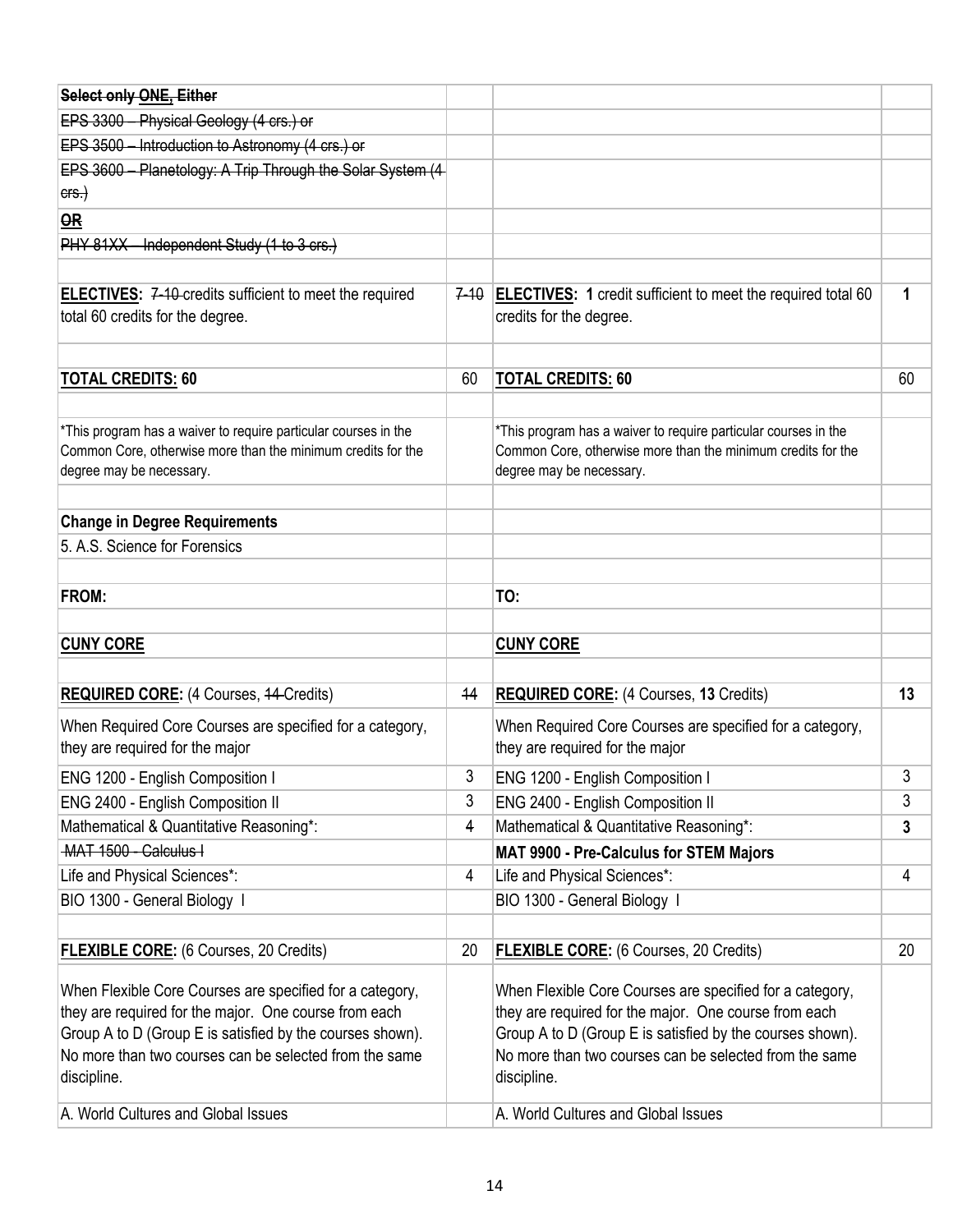| B. U.S. Experience In Its Diversity                                                                                                                         |          | B. U.S. Experience In Its Diversity                                                                                                                         |                |
|-------------------------------------------------------------------------------------------------------------------------------------------------------------|----------|-------------------------------------------------------------------------------------------------------------------------------------------------------------|----------------|
| C. Creative Expression                                                                                                                                      |          | C. Creative Expression                                                                                                                                      |                |
| D. Individual & Society                                                                                                                                     |          | D. Individual & Society                                                                                                                                     |                |
| E. Scientific World*:                                                                                                                                       |          | E. Scientific World*:                                                                                                                                       |                |
| MAT 1600 - Calculus II                                                                                                                                      |          | CHM 1100 - General Chemistry I                                                                                                                              |                |
| BIO 1400 - General Biology II                                                                                                                               |          | BIO 1400 - General Biology II                                                                                                                               |                |
|                                                                                                                                                             |          |                                                                                                                                                             |                |
| DEPARTMENT REQUIREMENTS (9-Courses, 32 Credits)                                                                                                             |          | <b>DEPARTMENT REQUIREMENTS</b>                                                                                                                              |                |
|                                                                                                                                                             |          | <b>Physical Sciences Requirements (5 Courses, 22 Credits)</b>                                                                                               |                |
| A cumulative grade point average of 2.50 or above, which<br>includes BIO 1300 and BIO 1400, as well as the following<br>26 credits is required:             |          | A cumulative grade point average of 2.50 or above, which<br>includes BIO 1300, BIO 1400, and CHM 1100 as well as the<br>following 22 credits is required:   |                |
| CHM 1100 - General Chemistry I-                                                                                                                             | 4        |                                                                                                                                                             |                |
| CHM 1200 - General Chemistry II                                                                                                                             | 4        | CHM 1200 - General Chemistry II                                                                                                                             | 4              |
| CHM 3100 - Organic Chemistry I                                                                                                                              | 5        | CHM 3100 - Organic Chemistry I                                                                                                                              | 5              |
| CHM 3200 - Organic Chemistry II                                                                                                                             | 5        | CHM 3200 - Organic Chemistry II                                                                                                                             | 5              |
| PHY 1300 - Advanced General Physics I                                                                                                                       | 4        | PHY 1300 - Advanced General Physics I                                                                                                                       | 4              |
| PHY 1400 - Advanced General Physics II                                                                                                                      | 4        | PHY 1400 - Advanced General Physics II                                                                                                                      | 4              |
|                                                                                                                                                             |          |                                                                                                                                                             |                |
|                                                                                                                                                             |          |                                                                                                                                                             |                |
|                                                                                                                                                             |          | <b>Mathematics Requirements (1 Course, 3 Credits)</b>                                                                                                       |                |
|                                                                                                                                                             |          | <b>MAT 1500 - Calculus I</b>                                                                                                                                | 3              |
|                                                                                                                                                             |          |                                                                                                                                                             |                |
| <b>ELECTIVES:</b> $\theta$ -credits sufficient to meet the required total<br>60 credits for the degree.                                                     | $\theta$ | <b>ELECTIVES:</b> 2 credits sufficient to meet the required total<br>60 credits for the degree.                                                             | $\overline{2}$ |
|                                                                                                                                                             |          | Recommended MAT 1600 - Calculus II                                                                                                                          |                |
|                                                                                                                                                             |          |                                                                                                                                                             |                |
| <b>TOTAL CREDITS: 60</b>                                                                                                                                    | 60       | <b>TOTAL CREDITS: 60</b>                                                                                                                                    | 60             |
|                                                                                                                                                             |          |                                                                                                                                                             |                |
| *This program has a waiver to require particular courses in the<br>Common Core, otherwise more than the minimum credits for the<br>degree may be necessary. |          | *This program has a waiver to require particular courses in the<br>Common Core, otherwise more than the minimum credits for the<br>degree may be necessary. |                |
|                                                                                                                                                             |          |                                                                                                                                                             |                |
| <b>NEW COURSES</b>                                                                                                                                          |          |                                                                                                                                                             |                |
| A. Department of Art                                                                                                                                        |          |                                                                                                                                                             |                |
| 1. ART 2200, Medieval Art                                                                                                                                   |          |                                                                                                                                                             |                |
| Prerequisite: None                                                                                                                                          |          |                                                                                                                                                             |                |
| Corequisite: None                                                                                                                                           |          |                                                                                                                                                             |                |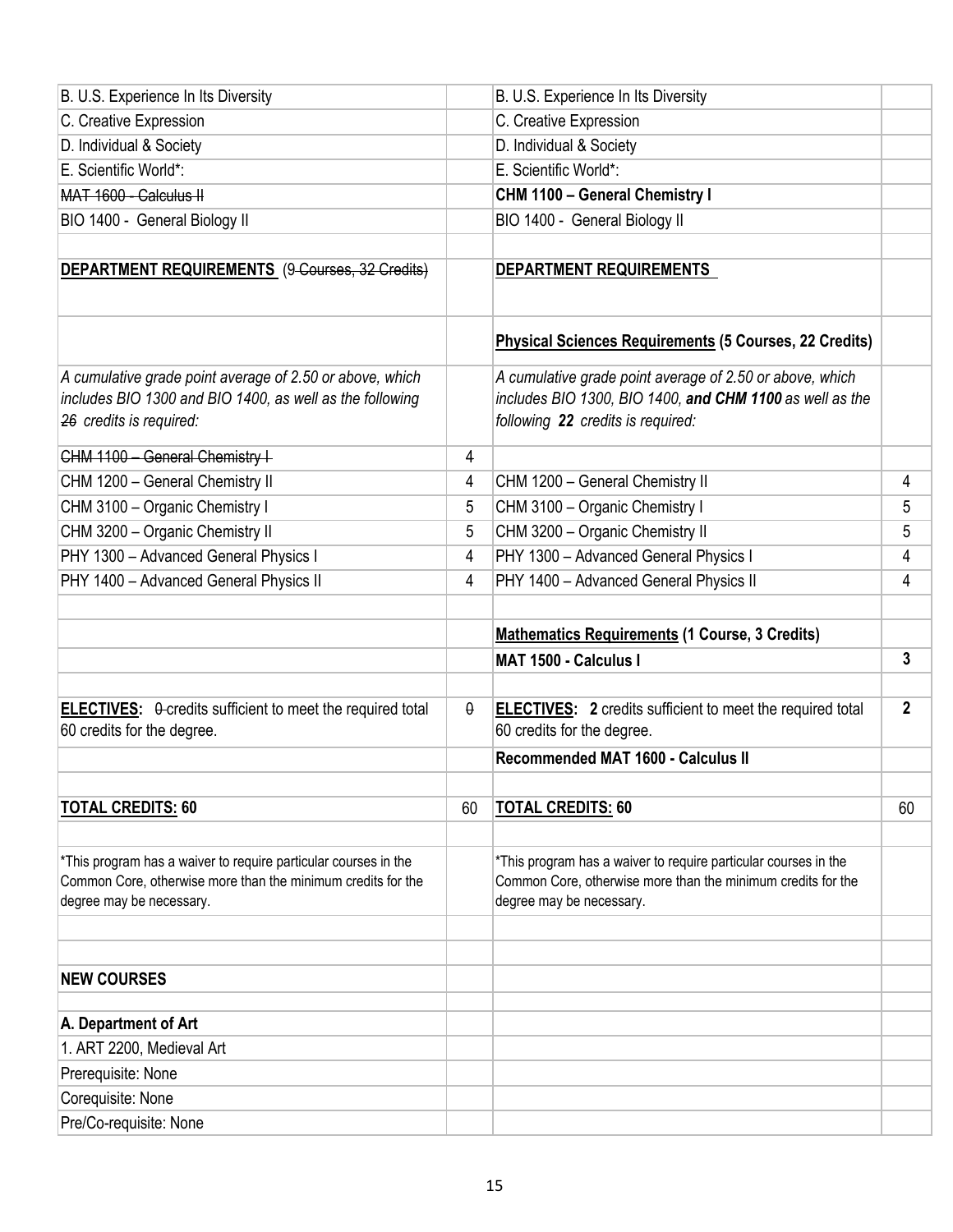| Credits: 3           |  |  |
|----------------------|--|--|
| Equated Credits: N/A |  |  |
| Hours: 3             |  |  |

Course Description: This course introduces students to the culture of the medieval era by studying the art of the following periods: Early Christian, Jewish, Byzantine, Islamic, Carolingian, Ottonian, Romanesque, and Gothic. The course covers the material chronologically and by region and theme in an effort to create an understanding of each culture's characteristic style, connection to its historical context, and its relationships to other cultures. It also explores how artworks functioned within religious and political contexts and issues of cross-cultural interactions stemming from trade, diplomacy, pilgrimage, the crusades, migration, and other forms of contact and exchange.

| <b>B. Department of English</b>                                                                                                                              |  |  |
|--------------------------------------------------------------------------------------------------------------------------------------------------------------|--|--|
|                                                                                                                                                              |  |  |
|                                                                                                                                                              |  |  |
|                                                                                                                                                              |  |  |
|                                                                                                                                                              |  |  |
|                                                                                                                                                              |  |  |
|                                                                                                                                                              |  |  |
| Hours: 3                                                                                                                                                     |  |  |
| 1. ENG 5400, Introduction to Creative Writing<br>Prerequisite: ENG 1200<br>Corequisite: None<br>Pre/Co-requisite: None<br>Credits: 3<br>Equated Credits: N/A |  |  |

Course Description: Introduction to the writing of fiction, nonfiction, and poetry, in which students explore literary form and the writing process. Students will write, revise, and share their work with other members of the class, and read and analyze selected works by contemporary authors.

| C. Department of Health, Physical Education and<br>Recreation |  |  |
|---------------------------------------------------------------|--|--|
| 1. PEC 7200, First Responders Physical Fitness Training       |  |  |
| Prerequisite: None                                            |  |  |
| Corequisite: None                                             |  |  |
| Pre/Co-requisite: None                                        |  |  |
| Credits: 1                                                    |  |  |
| Equated Credits: N/A                                          |  |  |
| Hours: 2 hrs.                                                 |  |  |

Course Description: This course is specifically designed to develop general fitness to enhance a candidate's ability to pass the physical requirements for entrance to the Police and Fire Academies in New York City, as well as other first responder exams in the United States. The course includes aerobic and anaerobic training, and resistance training, to build strength and endurance.

| D. Department of History, Philosophy and Political<br>Science |  |  |
|---------------------------------------------------------------|--|--|
| 1. PHI 6600, Criminal Justice Ethics                          |  |  |
| Prerequisite: None                                            |  |  |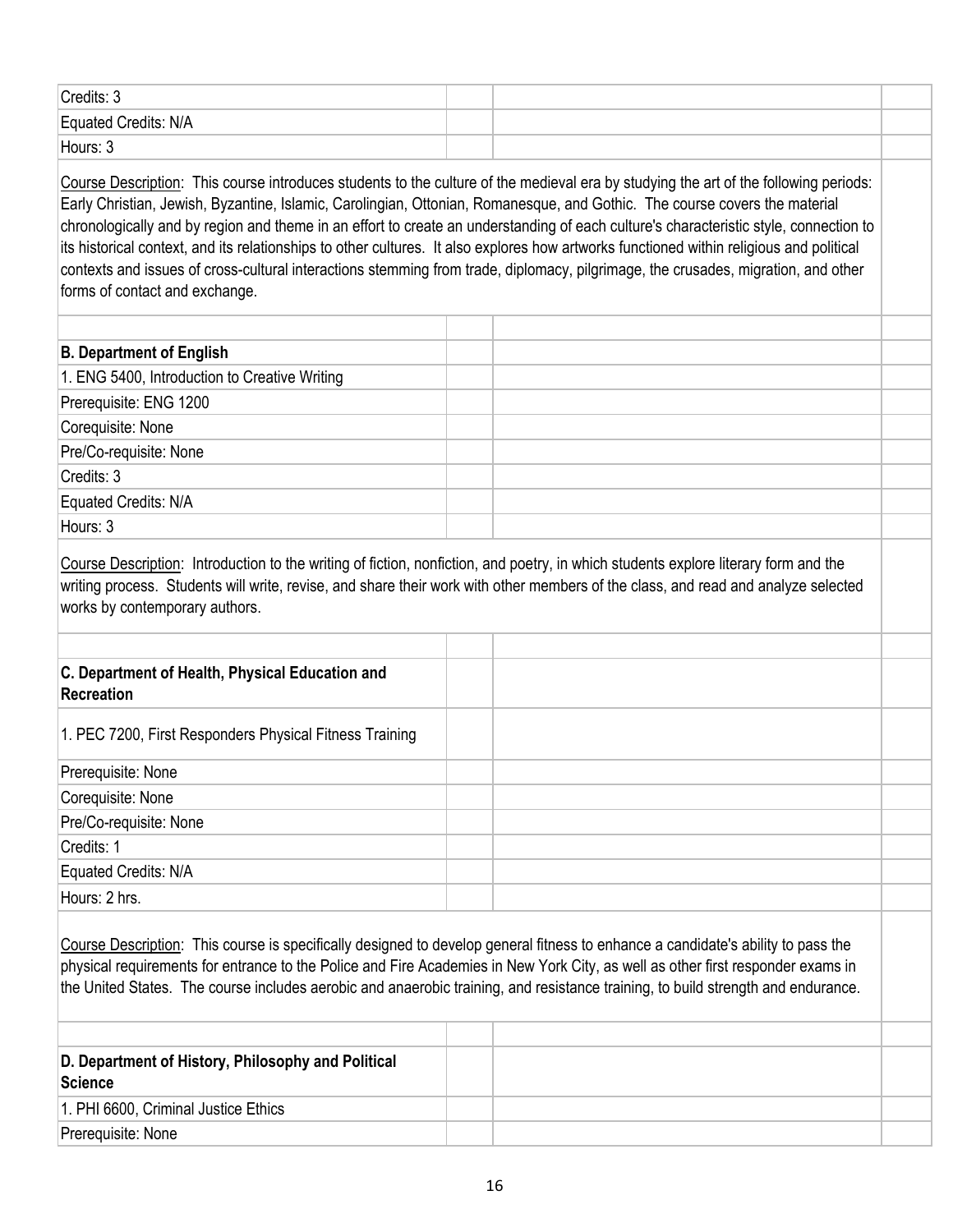| Corequisite: None      |  |  |
|------------------------|--|--|
| Pre/Co-requisite: None |  |  |
| Credits: 3             |  |  |
| Equated Credits: N/A   |  |  |
| Hours: 3               |  |  |

Course Description: Application of ethical theories to moral issues arising in the American criminal justice system, such as civil disobedience, police corruption, whistle blowing, stop and frisk, prosecutor plea bargaining, capital punishment, liability for unethical conduct, and the war on terror.

Course Description: This course introduces majors in mathematics to the critical skill of reading and writing formal proofs; and serves as a bridge to the more advanced mathematics they will study at the baccalaureate level and beyond. Expected topics include: Basic Set Theory, logic, counting principles, direct proof, contrapositives, contradictions, non-conditionals, counterexamples, induction, relations, functions, and cardinality.

| 2. MAT 9800, Intermediate Algebra for STEM Majors         |  |  |
|-----------------------------------------------------------|--|--|
| Prerequisite: Exit from mathematics remediation, per CUNY |  |  |
| Corequisite: None                                         |  |  |
| Pre/Co-requisite: None                                    |  |  |
| Credits: 0                                                |  |  |
| Equated Credits: 8                                        |  |  |
| Hours: 8                                                  |  |  |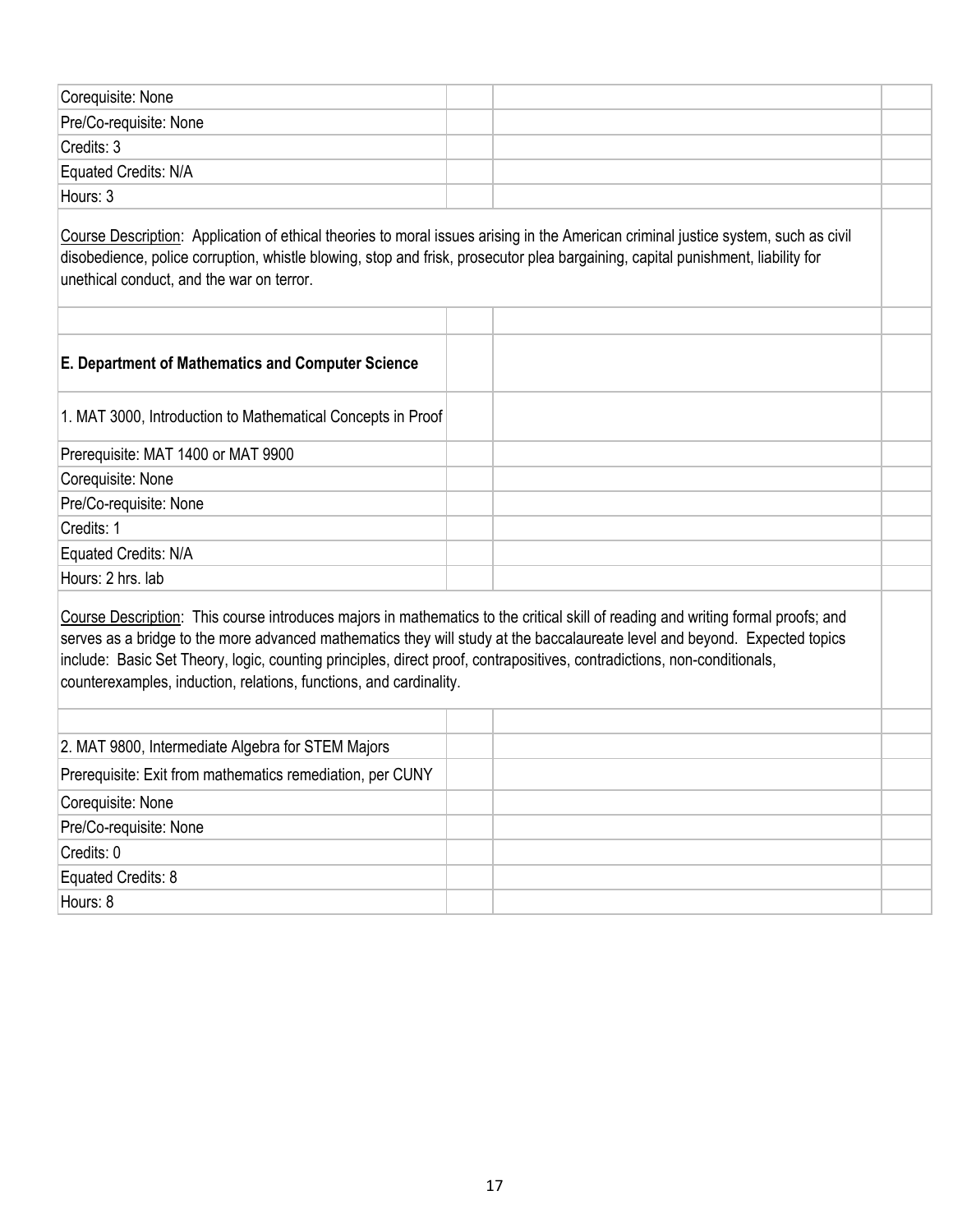Course Description: This course offers a comprehensive treatment of topics in algebra and trigonometry. These include the real numbers and their properties, evaluating algebraic expressions, integer and rational exponents, polynomial expressions, factoring techniques, rational expressions and mixed quotients, radical expressions, geometric formulas, solving linear and quadratic equations, complex numbers, linear inequalities, absolute value equations and inequalities, linear equations in two variables, the Distance and Midpoint Formulas, parallel and perpendicular lines, equations of circles, right triangle trigonometry and trigonometry of any angle, algebraic operations with trigonometric expressions, establishing trigonometric identities, the Sum of Angles/Difference of Angles/Double Angle/Half Angle formulas. This course is intended **only** for students whose major requires Calculus I (MAT 1500). Students who have completed MAT 900 will **not** receive credit for this course.

| 3. MAT 9900, Pre-Calculus for STEM Majors |  |  |
|-------------------------------------------|--|--|
| Prerequisite: MAT 9800                    |  |  |
| Corequisite: None                         |  |  |
| Pre/Co-requisite: None                    |  |  |
| Credits: 3                                |  |  |
| Equated Credits: 3                        |  |  |
| Hours: 6                                  |  |  |

Course Description: A course in analytic geometry and function theory. It covers both algebraic and functional aspects of polynomial and rational functions, radical functions, exponential and logarithmic functions, and both trigonometric and inverse trigonometric functions. It also includes a study of the conic sections and solving trigonometric equations. Recommended for students who will eventually take Calculus I. This course is intended **only** for students whose majors require Calculus I (MAT 1500). Students who have completed MAT 1400 will **not** get credit for this course.

| <b>NEW 82 COURSES</b>                                                                          |                                 |  |
|------------------------------------------------------------------------------------------------|---------------------------------|--|
| <b>NONE</b>                                                                                    |                                 |  |
|                                                                                                |                                 |  |
| <b>COURSES FOR PATHWAYS APPROVAL</b>                                                           |                                 |  |
| A. Department of Art                                                                           |                                 |  |
| 1. ART 2200, Medieval Art, Flexible Core: World Cultures<br>and Global Issues (Group A)        | Included in New Course Proposal |  |
|                                                                                                |                                 |  |
| <b>B. Department of English</b>                                                                |                                 |  |
| 1. ENG 5400, Introduction to Creative Writing, Flexible Core:<br>Creative Expression (Group C) | Included in New Course Proposal |  |
|                                                                                                |                                 |  |
| C. Department of History, Philosophy, and Political<br><b>Science</b>                          |                                 |  |
| 1. HIS 3200, Modern China, Flexible Core: World Cultures<br>and Global Issues (Group A)        |                                 |  |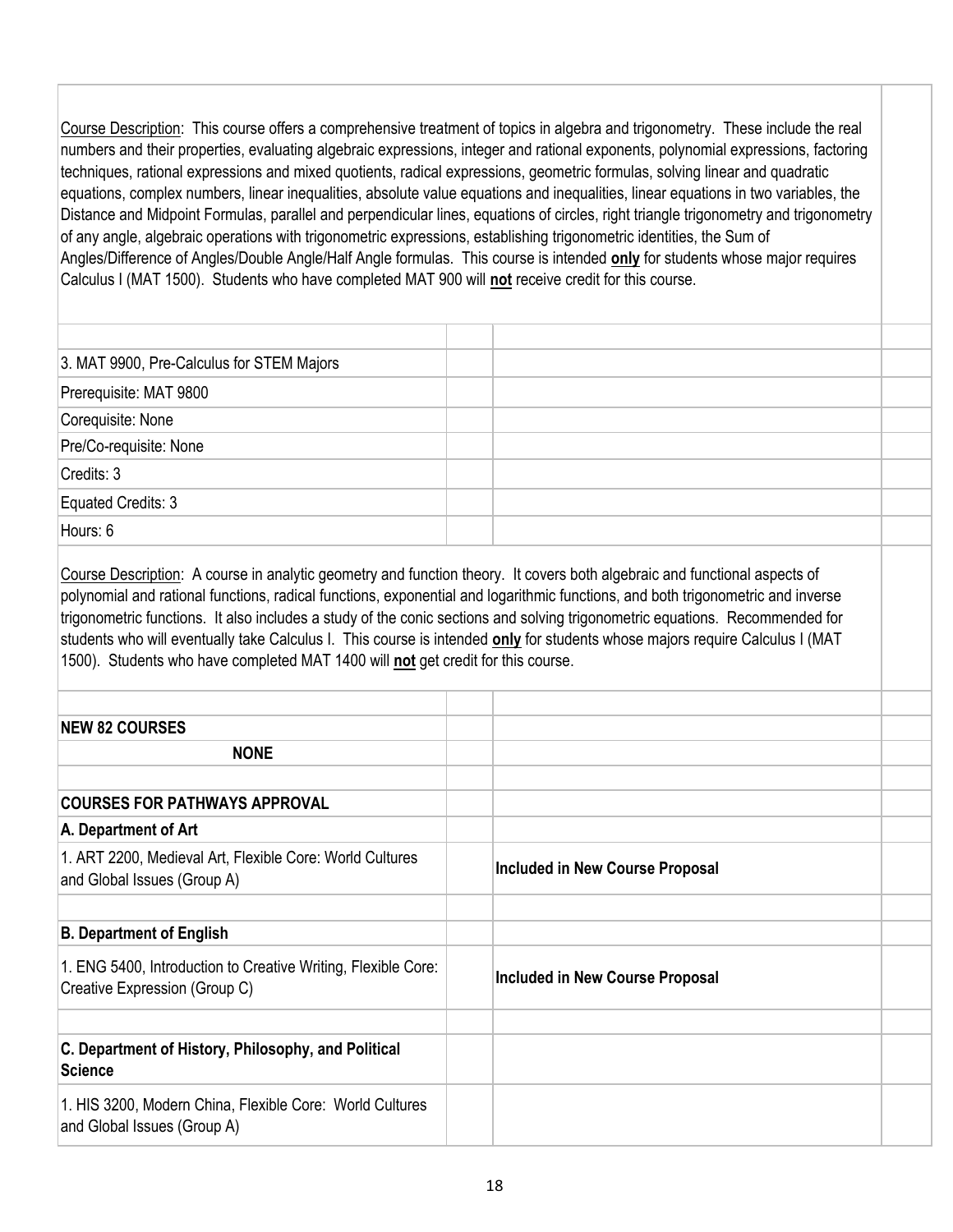| 2. HIS 3700, The Middle East - World War I to the Present,<br>Flexible Core: World Cultures and Global Issues (Group A) |                                                     |
|-------------------------------------------------------------------------------------------------------------------------|-----------------------------------------------------|
| 3. PHI 6600, Criminal Justice Ethics, Flexible Core: Individual<br>and Society (Group D)                                | <b>Included in New Course Proposal</b>              |
| D. Department of Mathematics and Computer Science                                                                       |                                                     |
| 1. MAT 800, Practical Mathematics for Today's World,<br>Required Core: Mathematical and Quantitative Reasoning          | Included in Change in Number of Credits/Hours       |
| <b>CHANGES IN EXISTING COURSES</b>                                                                                      |                                                     |
| A. Department of Health, Physical Education and<br><b>Recreation</b>                                                    |                                                     |
| Change: Pre/Co-requisite                                                                                                |                                                     |
| 1. RPE 3600, Assessment Process in Therapeutic<br>Recreation                                                            |                                                     |
| FROM:                                                                                                                   | TO:                                                 |
| Pre/Co-requisite: PSY 1100 and REC 3100                                                                                 | Pre/Co-requisite: RPE 3100, PSY 1100 is recommended |
| B. History, Philosophy, and Political Science                                                                           |                                                     |
| Change: Course Title and Description                                                                                    |                                                     |
| 1. HIS 1800, U.S. History in a Global Context: From<br><b>Reconstruction to Present</b>                                 |                                                     |
|                                                                                                                         |                                                     |
| FROM:                                                                                                                   | TO:                                                 |
| U.S. History in a Global Context: From Reconstruction to<br>Present                                                     | U.S. History in a Global Context: 1865 to Present   |
| FROM:                                                                                                                   | TO:                                                 |
|                                                                                                                         |                                                     |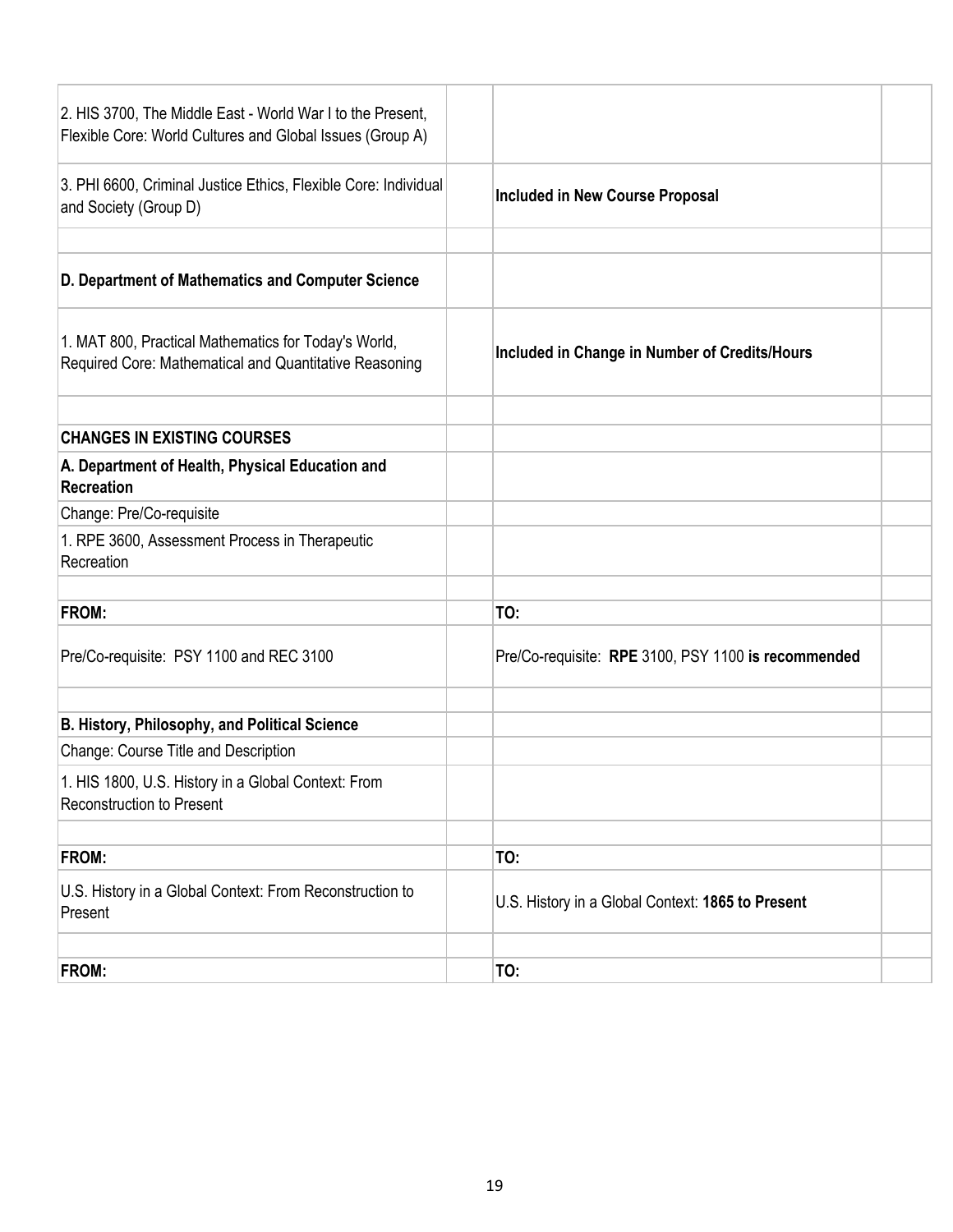| This course examines the period from 1865 to present. It<br>explores how U.S. History fits into the global context and<br>investigates how such events and historical phenomenon as<br>American industrialization, progressivism, and race relations<br>can be better understood by examining them in a transitional<br>historical context. | This course explores United States history in the context<br>of global affairs from the late nineteenth century<br>onwards. It investigates, for example, how the United<br>States has defined itself in relation to the wider world;<br>the rise of the Untied States as a global superpower; and<br>the ways the United States interactions with peoples<br>from around the world, both at home and abroad, have<br>shaped the nation's history. |
|---------------------------------------------------------------------------------------------------------------------------------------------------------------------------------------------------------------------------------------------------------------------------------------------------------------------------------------------|----------------------------------------------------------------------------------------------------------------------------------------------------------------------------------------------------------------------------------------------------------------------------------------------------------------------------------------------------------------------------------------------------------------------------------------------------|
| 2. HIS 2000, The Immigrant in American Society                                                                                                                                                                                                                                                                                              |                                                                                                                                                                                                                                                                                                                                                                                                                                                    |
| <b>FROM:</b>                                                                                                                                                                                                                                                                                                                                | TO:                                                                                                                                                                                                                                                                                                                                                                                                                                                |
| The Immigrant in American Society                                                                                                                                                                                                                                                                                                           | <b>U.S. Immigration History</b>                                                                                                                                                                                                                                                                                                                                                                                                                    |
|                                                                                                                                                                                                                                                                                                                                             |                                                                                                                                                                                                                                                                                                                                                                                                                                                    |
| <b>FROM:</b>                                                                                                                                                                                                                                                                                                                                | TO:                                                                                                                                                                                                                                                                                                                                                                                                                                                |
| Changing immigration pattern from the 17th century to the<br>present. Immigrants, their motives and ambitions<br>(background, role in American society, and contributions to<br>American life).                                                                                                                                             | This course explores the history of migration to the<br>United States. It investigates the experiences of diverse<br>groups of migrants and examines the interactions<br>between migrants and the nation, exploring the changing<br>meaning of "foreign" and "American."                                                                                                                                                                           |
| C. Department of Mathematics and Computer Science                                                                                                                                                                                                                                                                                           |                                                                                                                                                                                                                                                                                                                                                                                                                                                    |
| Change: Pre/Co-requisite                                                                                                                                                                                                                                                                                                                    |                                                                                                                                                                                                                                                                                                                                                                                                                                                    |
| 1. CS 1200, Introduction to Computing                                                                                                                                                                                                                                                                                                       |                                                                                                                                                                                                                                                                                                                                                                                                                                                    |
|                                                                                                                                                                                                                                                                                                                                             |                                                                                                                                                                                                                                                                                                                                                                                                                                                    |
| <b>FROM:</b>                                                                                                                                                                                                                                                                                                                                | TO:                                                                                                                                                                                                                                                                                                                                                                                                                                                |
| Pre/Co-requisite: MAT 1400                                                                                                                                                                                                                                                                                                                  | Pre/Co-requisite: MAT 1400 or MAT 9900                                                                                                                                                                                                                                                                                                                                                                                                             |
| Change: Course Credits/Hours                                                                                                                                                                                                                                                                                                                |                                                                                                                                                                                                                                                                                                                                                                                                                                                    |
| 2. MAT 800, Practical Mathematics for Today's World                                                                                                                                                                                                                                                                                         |                                                                                                                                                                                                                                                                                                                                                                                                                                                    |
|                                                                                                                                                                                                                                                                                                                                             |                                                                                                                                                                                                                                                                                                                                                                                                                                                    |
| <b>FROM:</b>                                                                                                                                                                                                                                                                                                                                | TO:                                                                                                                                                                                                                                                                                                                                                                                                                                                |
| 4 credits, 4 hours                                                                                                                                                                                                                                                                                                                          | 3 credits, 4 hours (2 hrs. lecture, 2 hrs. lab)                                                                                                                                                                                                                                                                                                                                                                                                    |
| Change: Prerequisite and Course Description                                                                                                                                                                                                                                                                                                 |                                                                                                                                                                                                                                                                                                                                                                                                                                                    |
| 3. MAT 900, College Algebra                                                                                                                                                                                                                                                                                                                 |                                                                                                                                                                                                                                                                                                                                                                                                                                                    |
|                                                                                                                                                                                                                                                                                                                                             |                                                                                                                                                                                                                                                                                                                                                                                                                                                    |
| <b>FROM:</b>                                                                                                                                                                                                                                                                                                                                | TO:                                                                                                                                                                                                                                                                                                                                                                                                                                                |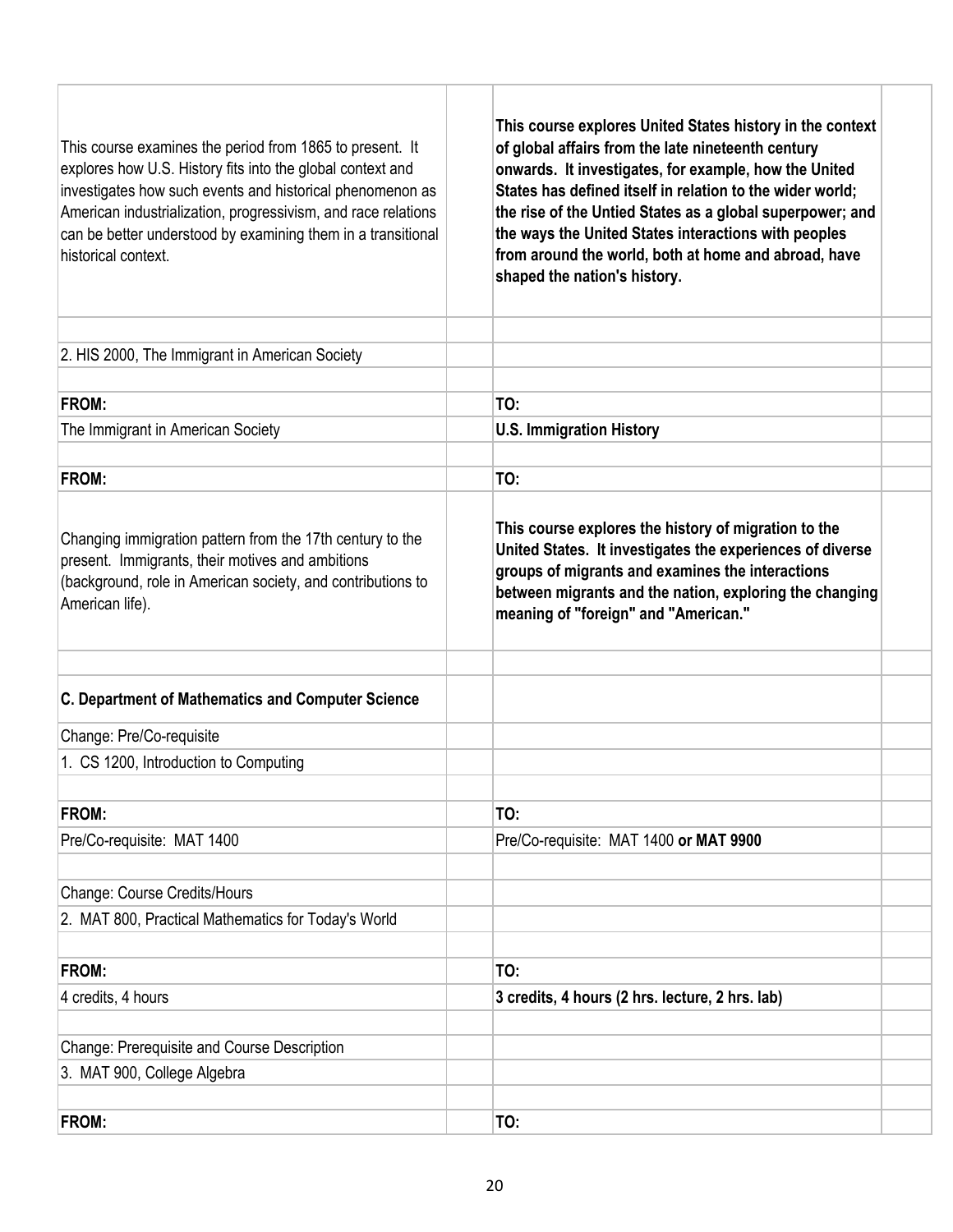| Prerequisites: (1) Successful completion of the Elementary<br>Algebra portion of the ACCUPLACER CUNY Assessment<br>Test in Math and a score of 55-69 on the College Level Math<br>portion of the ACCUPLACER CUNY Assessment Test in<br>Math; or (2) Successful completion of Pre-Algebra and a<br>grade of 45 or higher on the Elementary Algebra portion of<br>the CUNY Mathematics Skills Test (COMPASS), or (3)<br>Successful completion of Pre-Algebra and successful<br>completion of a Kingsborough Math M200 workshop<br>culminating in a grade of 88 or higher on the CEAFE exam,<br>or (4) Successful completion of Pre-Algebra and an "S" grade<br>in MAT M200 taken at Kingsborough; or (5) MAT R300 | Prerequisites: (1) MAT R300, or (2) Successful completion<br>of the Elementary Algebra portion of the ACCUPLACER<br>CUNY Assessment Test in Math and a score of 55 - 69 on<br>the College Level Math portion of the ACCUPLACER<br><b>CUNY Assessment Test in Math.</b>                                                                                                                                                                                                                                                                                                                                                                                                                                                                                                                                                                 |
|-----------------------------------------------------------------------------------------------------------------------------------------------------------------------------------------------------------------------------------------------------------------------------------------------------------------------------------------------------------------------------------------------------------------------------------------------------------------------------------------------------------------------------------------------------------------------------------------------------------------------------------------------------------------------------------------------------------------|----------------------------------------------------------------------------------------------------------------------------------------------------------------------------------------------------------------------------------------------------------------------------------------------------------------------------------------------------------------------------------------------------------------------------------------------------------------------------------------------------------------------------------------------------------------------------------------------------------------------------------------------------------------------------------------------------------------------------------------------------------------------------------------------------------------------------------------|
| FROM:                                                                                                                                                                                                                                                                                                                                                                                                                                                                                                                                                                                                                                                                                                           | TO:                                                                                                                                                                                                                                                                                                                                                                                                                                                                                                                                                                                                                                                                                                                                                                                                                                    |
| A comprehensive treatment of the following: real numbers,<br>absolute value, integer and rational exponents, polynomial<br>operations, factoring techniques, roots and radicals, linear<br>and quadratic equations, graphing techniques, systems of<br>linear equations, and Gaussian elimination. Introduces the<br>study of functions in preparation for the study of pre-calculus.<br>Demonstration of proficiency in subject matter via<br>departmental final exam is required for successful<br>completion.                                                                                                                                                                                                | A comprehensive treatment of the following: real numbers,<br>absolute value, integer and rational exponents, polynomial<br>operations, factoring techniques, roots and radicals, linear<br>and quadratic equations, graphing techniques, systems of<br>linear equations, and Gaussian elimination. Introduces the<br>study of functions in preparation for the study of pre-calculus.<br>Demonstration of proficiency in subject matter via<br>departmental final exam is required for successful<br>completion. This course is intended only for students<br>whose major does not require Calculus I (MAT 1500).<br>Students who intent to take Calculus I (MAT 1500) should<br>instead register for MAT 9800 (Intermediate Algebra for<br>STEM Majors). Students who have completed MAT 9800<br>will not get credit for this course. |
| Change: Prerequisite                                                                                                                                                                                                                                                                                                                                                                                                                                                                                                                                                                                                                                                                                            |                                                                                                                                                                                                                                                                                                                                                                                                                                                                                                                                                                                                                                                                                                                                                                                                                                        |
| 4. MAT 2000, Elements of Statistics                                                                                                                                                                                                                                                                                                                                                                                                                                                                                                                                                                                                                                                                             |                                                                                                                                                                                                                                                                                                                                                                                                                                                                                                                                                                                                                                                                                                                                                                                                                                        |
| FROM:                                                                                                                                                                                                                                                                                                                                                                                                                                                                                                                                                                                                                                                                                                           | TO:                                                                                                                                                                                                                                                                                                                                                                                                                                                                                                                                                                                                                                                                                                                                                                                                                                    |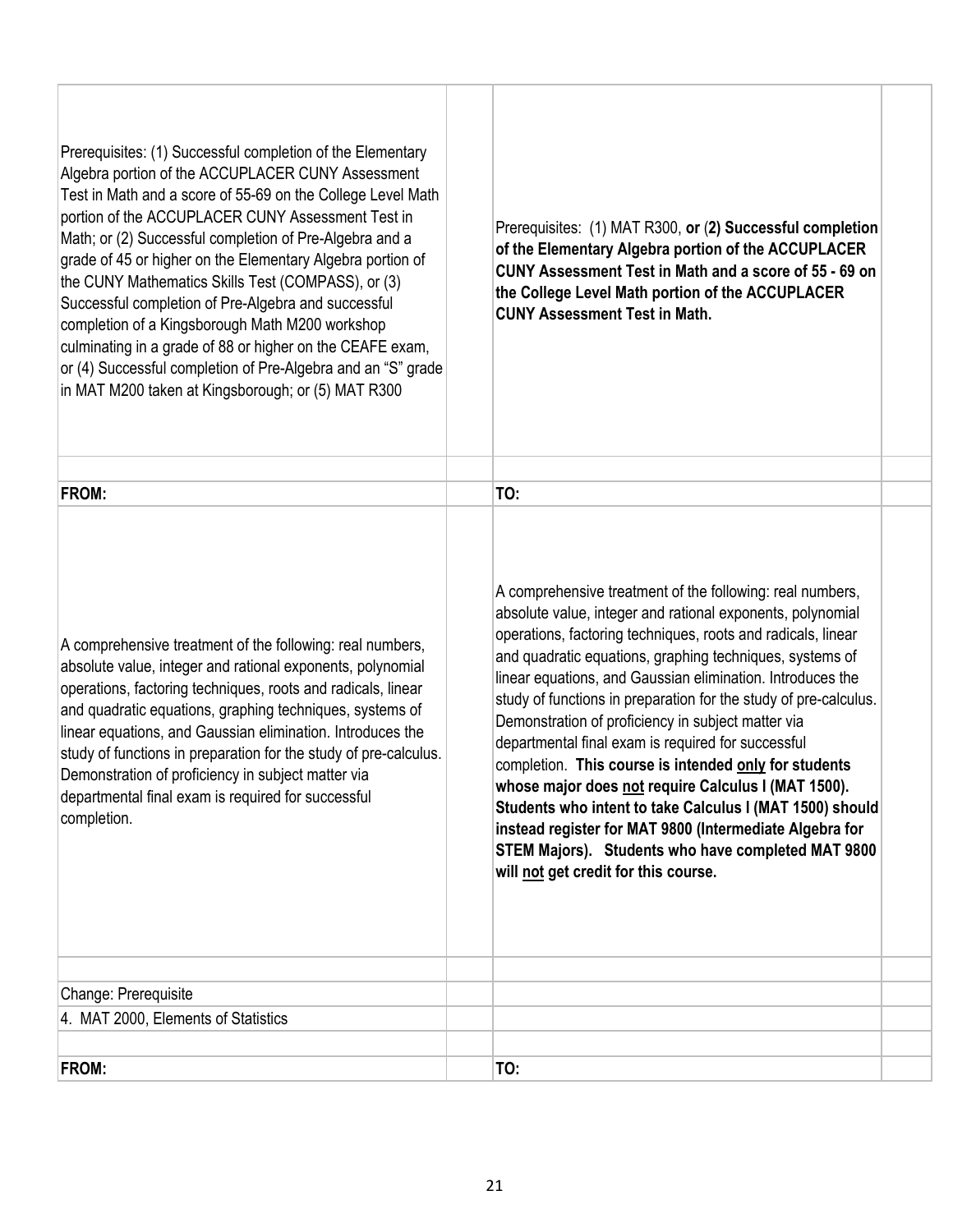| portion of the ACCUPLACER CUNY Assessment Test in<br>grade of 45 or higher on the Elementary Algebra portion of<br>the CUNY Mathematics Skills Test (COMPASS), or (3)<br>Math and a minimum of score of 55 on the College Level<br>Math portion of the ACCUPLACER CUNY Assessment<br>Successful completion of Pre-Algebra and successful<br><b>Test in Math</b><br>completion of a Kingsborough Math M200 workshop<br>culminating in a grade of 88 or higher on the CEAFE exam,<br>or (4) Successful completion of Pre-Algebra and an "S" grade<br>in MAT M200 taken at Kingsborough, or (5) MAT R300                                                                                                                                                                                                                                                                                                                                                                                                                     |
|---------------------------------------------------------------------------------------------------------------------------------------------------------------------------------------------------------------------------------------------------------------------------------------------------------------------------------------------------------------------------------------------------------------------------------------------------------------------------------------------------------------------------------------------------------------------------------------------------------------------------------------------------------------------------------------------------------------------------------------------------------------------------------------------------------------------------------------------------------------------------------------------------------------------------------------------------------------------------------------------------------------------------|
| Change: Prerequisite and Credits/Hours                                                                                                                                                                                                                                                                                                                                                                                                                                                                                                                                                                                                                                                                                                                                                                                                                                                                                                                                                                                    |
| 5. MAT/BA 2200, Business Statistics                                                                                                                                                                                                                                                                                                                                                                                                                                                                                                                                                                                                                                                                                                                                                                                                                                                                                                                                                                                       |
|                                                                                                                                                                                                                                                                                                                                                                                                                                                                                                                                                                                                                                                                                                                                                                                                                                                                                                                                                                                                                           |
| FROM:<br>TO:                                                                                                                                                                                                                                                                                                                                                                                                                                                                                                                                                                                                                                                                                                                                                                                                                                                                                                                                                                                                              |
| Prerequisites: (1) Successful completion of the Elementary<br>Algebra portion of the ACCUPLACER CUNY Assessment<br>Test in Math and a score of 55 or higher on the College Level<br>Math portion of the ACCUPLACER CUNY Assessment Test<br>Prerequisites: (1) MAT R300, or (2) MAT 9800, or (3)<br>in Math, or (2) Successful completion of Pre-Algebra and a<br>Successful completion of the Elementary Algebra<br>grade of 45 or higher on the Elementary Algebra portion of<br>portion of the ACCUPLACER CUNY Assessment Test in<br>the CUNY Mathematics Skills Test (COMPASS), or (3)<br>Math and a minimum of score of 55 on the College Level<br>Math portion of the ACCUPLACER CUNY Assessment<br>Successful completion of Pre-Algebra and successful<br>completion of a Kingsborough Math M200 workshop<br><b>Test in Math</b><br>culminating in a grade of 88 or higher on the CEAFE exam,<br>or (4) Successful completion of Pre-Algebra and an "S" grade<br>in MAT M200 taken at Kingsborough, or (5) MAT R300 |
| FROM:<br>TO:                                                                                                                                                                                                                                                                                                                                                                                                                                                                                                                                                                                                                                                                                                                                                                                                                                                                                                                                                                                                              |
| 4 credits, 4 hrs.<br>3 credits, 4 hrs. (2 hrs. lecture, 2 hrs. lab)                                                                                                                                                                                                                                                                                                                                                                                                                                                                                                                                                                                                                                                                                                                                                                                                                                                                                                                                                       |
|                                                                                                                                                                                                                                                                                                                                                                                                                                                                                                                                                                                                                                                                                                                                                                                                                                                                                                                                                                                                                           |
| Change: Prerequisite                                                                                                                                                                                                                                                                                                                                                                                                                                                                                                                                                                                                                                                                                                                                                                                                                                                                                                                                                                                                      |
| 6. MAT/BIO 9100, Biostatistics                                                                                                                                                                                                                                                                                                                                                                                                                                                                                                                                                                                                                                                                                                                                                                                                                                                                                                                                                                                            |
| FROM:<br>TO:                                                                                                                                                                                                                                                                                                                                                                                                                                                                                                                                                                                                                                                                                                                                                                                                                                                                                                                                                                                                              |
| Prerequisite: MAT 900<br>Prerequisite: MAT 900 or MAT 9800                                                                                                                                                                                                                                                                                                                                                                                                                                                                                                                                                                                                                                                                                                                                                                                                                                                                                                                                                                |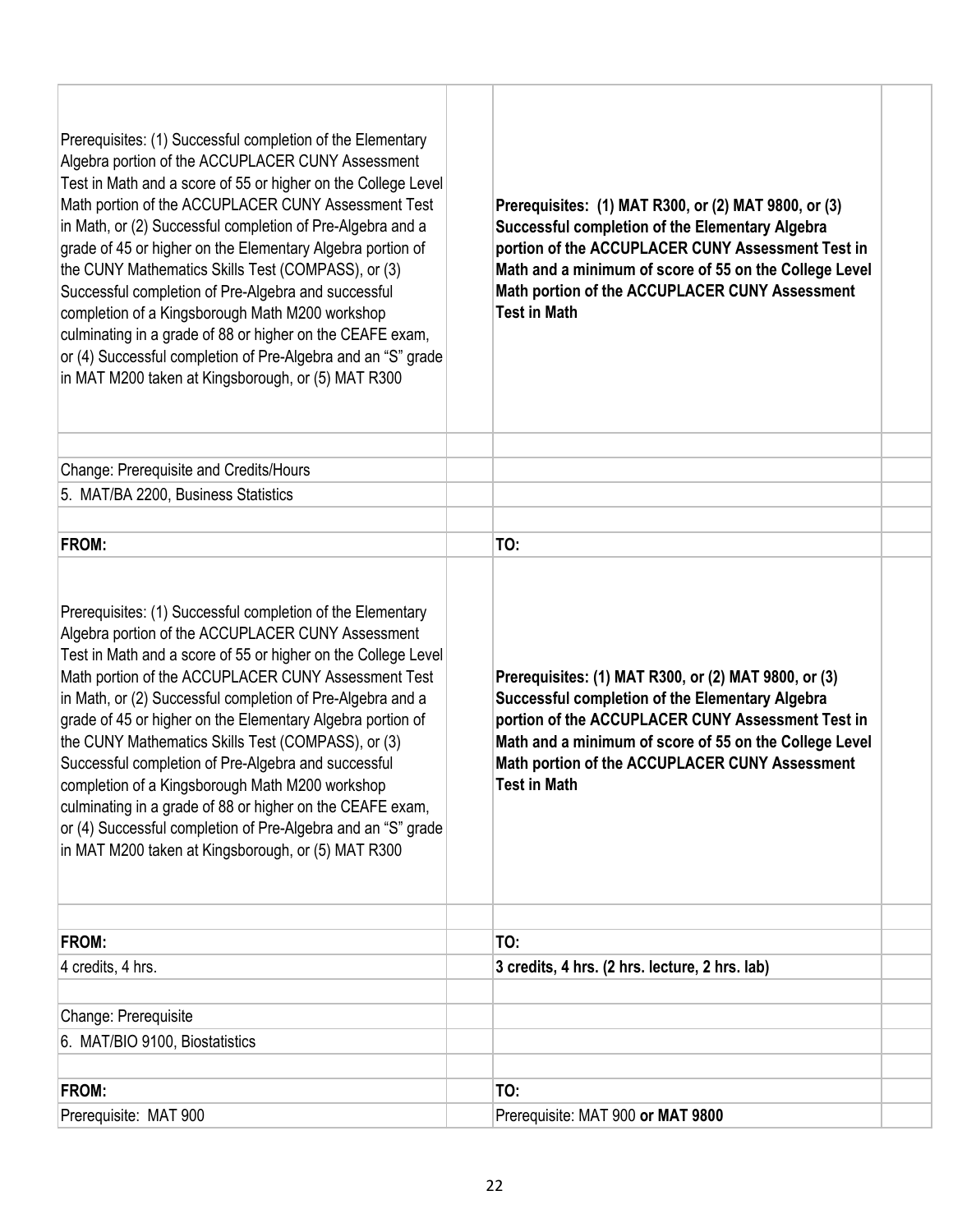| Change: Course Description                                                                                                                                                                                                                                            |                                                                                                                                                                                                                                                                                                                                                                                                                                                                                                                                                                                        |
|-----------------------------------------------------------------------------------------------------------------------------------------------------------------------------------------------------------------------------------------------------------------------|----------------------------------------------------------------------------------------------------------------------------------------------------------------------------------------------------------------------------------------------------------------------------------------------------------------------------------------------------------------------------------------------------------------------------------------------------------------------------------------------------------------------------------------------------------------------------------------|
| 7. MAT 1400, Analytic Geometry and Pre-Calculus                                                                                                                                                                                                                       |                                                                                                                                                                                                                                                                                                                                                                                                                                                                                                                                                                                        |
| <b>FROM:</b>                                                                                                                                                                                                                                                          | TO:                                                                                                                                                                                                                                                                                                                                                                                                                                                                                                                                                                                    |
| This pre-calculus course stresses real numbers, open<br>sentences, functions and relations, and serves as an<br>introduction to analytic geometry and to probability.<br>Recommended for students planning to continue with<br>calculus and/or mathematics electives. | This pre-calculus course stresses real numbers, open<br>sentences, functions and relations, and serves as an<br>introduction to analytic geometry and to probability.<br>Recommended for students planning to continue with<br>calculus and/or mathematics electives. This course is<br>intended only for students whose major does not require<br>Calculus I (MAT 1500). Students who intent to take<br>Calculus I (MAT 1500) should instead register for MAT<br>9900 (Pre-Calculus for STEM Majors). Students who<br>have completed MAT 9900 will not get credit for this<br>course. |
| Change: Prerequisite and Credit/Hours                                                                                                                                                                                                                                 |                                                                                                                                                                                                                                                                                                                                                                                                                                                                                                                                                                                        |
| 8. MAT 1500, Calculus I                                                                                                                                                                                                                                               |                                                                                                                                                                                                                                                                                                                                                                                                                                                                                                                                                                                        |
|                                                                                                                                                                                                                                                                       |                                                                                                                                                                                                                                                                                                                                                                                                                                                                                                                                                                                        |
| <b>FROM:</b>                                                                                                                                                                                                                                                          | TO:                                                                                                                                                                                                                                                                                                                                                                                                                                                                                                                                                                                    |
| Prerequisite: MAT 1400 with a grade of "C" or better                                                                                                                                                                                                                  | Prerequisite: (1) MAT 1400 with a grade of "C" or better and<br>Corequisite MAT 1000; or (2) MAT 9900 with a grade of<br>"C" or better                                                                                                                                                                                                                                                                                                                                                                                                                                                 |
| Pre/Co-requisite: MAT 10000                                                                                                                                                                                                                                           |                                                                                                                                                                                                                                                                                                                                                                                                                                                                                                                                                                                        |
|                                                                                                                                                                                                                                                                       |                                                                                                                                                                                                                                                                                                                                                                                                                                                                                                                                                                                        |
| FROM:                                                                                                                                                                                                                                                                 | TO:                                                                                                                                                                                                                                                                                                                                                                                                                                                                                                                                                                                    |
| 4 credits, 4 hours                                                                                                                                                                                                                                                    | 3 credits, 4 hours (2 hrs. lecture, 2 hrs. lab)                                                                                                                                                                                                                                                                                                                                                                                                                                                                                                                                        |
| Change: Course Credit/Hours                                                                                                                                                                                                                                           |                                                                                                                                                                                                                                                                                                                                                                                                                                                                                                                                                                                        |
| 9. MAT 1600, Calculus II                                                                                                                                                                                                                                              |                                                                                                                                                                                                                                                                                                                                                                                                                                                                                                                                                                                        |
|                                                                                                                                                                                                                                                                       |                                                                                                                                                                                                                                                                                                                                                                                                                                                                                                                                                                                        |
| FROM:                                                                                                                                                                                                                                                                 | TO:                                                                                                                                                                                                                                                                                                                                                                                                                                                                                                                                                                                    |
| 4 credits, 4 hours                                                                                                                                                                                                                                                    | 3 credits, 4 hours (2 hrs. lecture, 2 hrs. lab)                                                                                                                                                                                                                                                                                                                                                                                                                                                                                                                                        |
| 10. MAT 2100, Calculus III                                                                                                                                                                                                                                            |                                                                                                                                                                                                                                                                                                                                                                                                                                                                                                                                                                                        |
| FROM:                                                                                                                                                                                                                                                                 | TO:                                                                                                                                                                                                                                                                                                                                                                                                                                                                                                                                                                                    |
| 4 credits, 4 hours                                                                                                                                                                                                                                                    | 3 credits, 4 hours (2 hrs. lecture, 2 hrs. lab)                                                                                                                                                                                                                                                                                                                                                                                                                                                                                                                                        |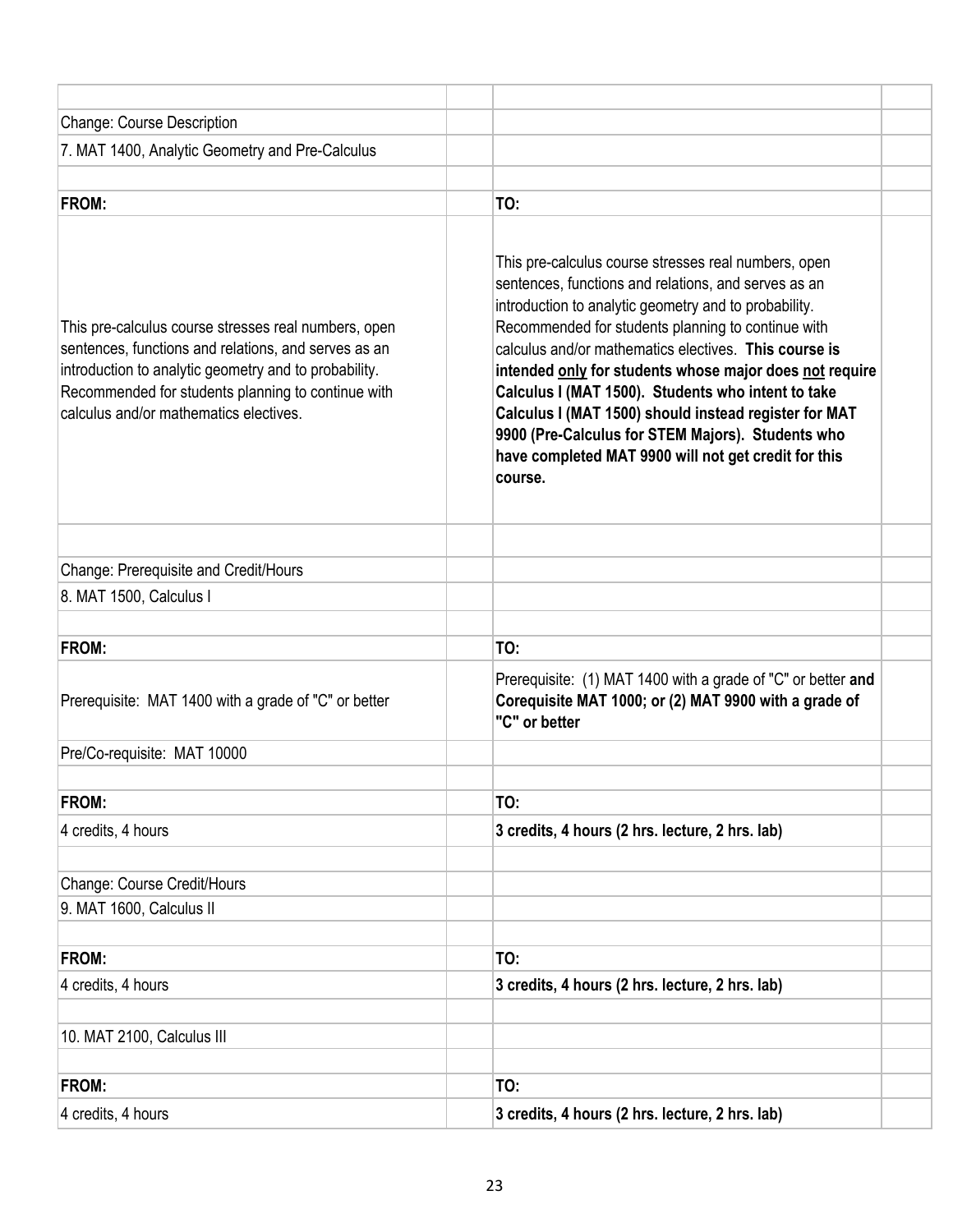| D. Department of Physical Sciences                                                                                                           |                                                                                                                                                          |
|----------------------------------------------------------------------------------------------------------------------------------------------|----------------------------------------------------------------------------------------------------------------------------------------------------------|
| Change: Pre/Co-requisites                                                                                                                    |                                                                                                                                                          |
| 1. CHM 100, Preview of General Chemistry                                                                                                     |                                                                                                                                                          |
|                                                                                                                                              |                                                                                                                                                          |
| FROM:                                                                                                                                        | TO:                                                                                                                                                      |
| Pre/Co-requisite: MAT 900                                                                                                                    | Pre/Co-requisite: MAT 900 or MAT 9800, or Department<br>Permission                                                                                       |
| 2. CHM 200, Introduction to Green Chemistry                                                                                                  |                                                                                                                                                          |
| FROM:                                                                                                                                        | TO:                                                                                                                                                      |
| Pre/Co-requisite: MAT 900                                                                                                                    | Pre/Co-requisite: MAT 900 or MAT 9800, or Department<br>Permission                                                                                       |
| 3. EGR 2100, Engineering Design                                                                                                              |                                                                                                                                                          |
| FROM:                                                                                                                                        | TO:                                                                                                                                                      |
| Prerequisites: Passed, exempt, or completed developmental<br>course work for the CUNY Assessment Tests in Reading and<br>Writing and MAT 900 | Prerequisites: Passed, exempt, or completed developmental<br>course work for the CUNY Assessment Tests in Reading and<br>Writing and MAT 900 or MAT 9800 |
| Corequisite: MAT 1400                                                                                                                        | <b>Corequisite: NONE</b>                                                                                                                                 |
|                                                                                                                                              | Pre/Co-requisite: MAT 1400, or MAT 9900, or Department<br><b>Permission</b>                                                                              |
| 4. EGR 2200, Introduction to Electrical Engineering                                                                                          |                                                                                                                                                          |
| FROM:                                                                                                                                        | TO:                                                                                                                                                      |
| Prerequisites: MAT 2100 and PHY 1400                                                                                                         | Prerequisites: NONE                                                                                                                                      |
| Corequisite: MAT 5500                                                                                                                        | <b>Corequisite: NONE</b>                                                                                                                                 |
|                                                                                                                                              | Pre/Co-requisite: MAT 5500 and PHY 1400, or<br><b>Department Permission</b>                                                                              |
|                                                                                                                                              |                                                                                                                                                          |
| 5. EGR 2300, Introduction to Engineering Thermodynamics                                                                                      |                                                                                                                                                          |
| FROM:                                                                                                                                        | TO:                                                                                                                                                      |
| Prerequisites: CHM 1200 and PHY 1400                                                                                                         | <b>Prerequisites: NONE</b>                                                                                                                               |
| Corequisite: CS 1200                                                                                                                         | <b>Corequisite: NONE</b>                                                                                                                                 |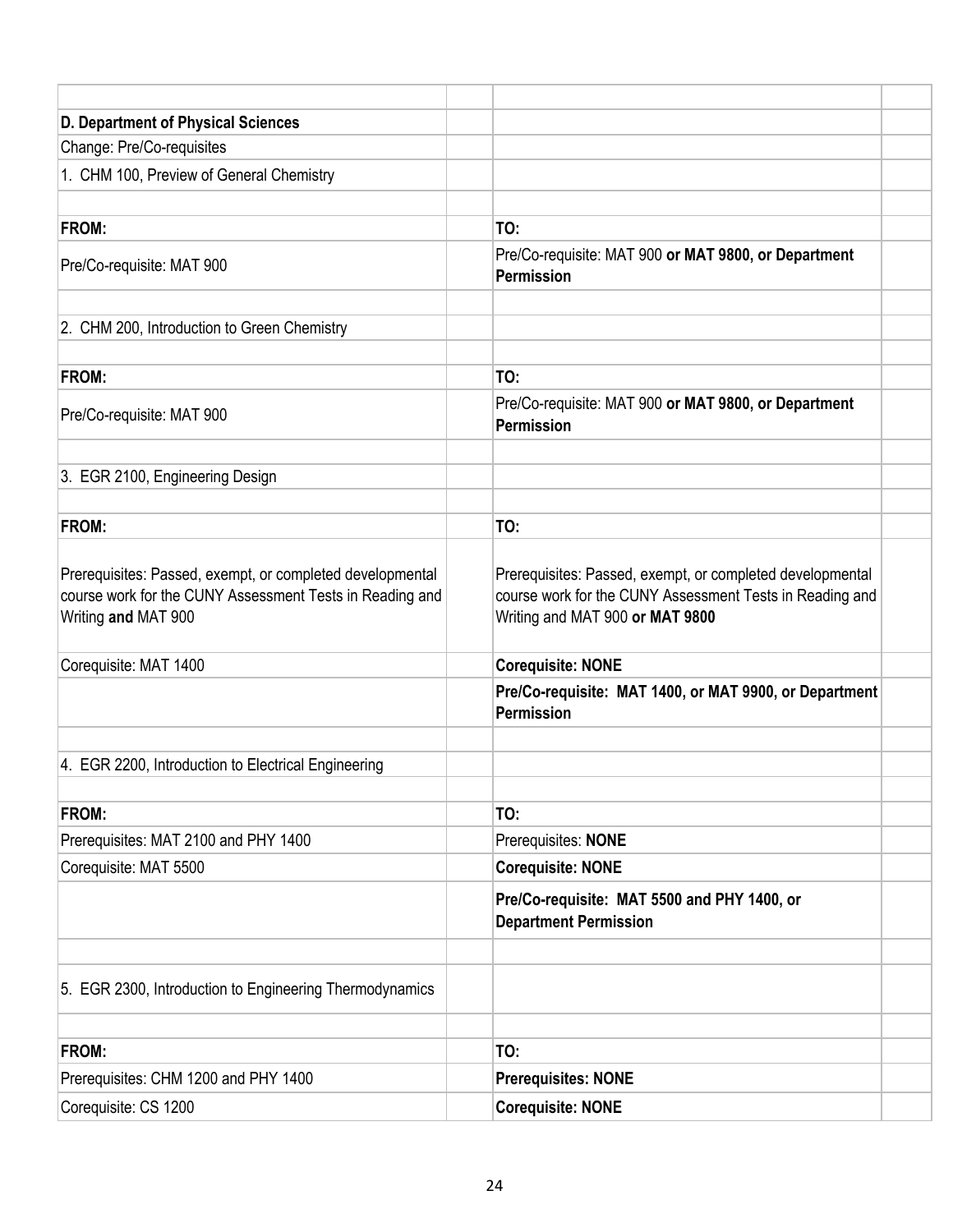|                                                       | Pre/Co-requisite: CHM 1200 and PHY 1400, or<br><b>Department Permission</b>   |  |
|-------------------------------------------------------|-------------------------------------------------------------------------------|--|
| 6. PHY 100, Preview of General Physics I              |                                                                               |  |
| <b>FROM:</b>                                          | TO:                                                                           |  |
| Pre/Co-requisite: MAT 900                             | Pre/Co-requisite: MAT 900, or MAT 9900, or Departmental<br><b>Permission</b>  |  |
| 7. PHY 1100, General Physics I                        |                                                                               |  |
| <b>FROM:</b>                                          | TO:                                                                           |  |
| Prerequisite: MAT 1400                                | <b>Prerequisite: NONE</b>                                                     |  |
|                                                       | Pre/Co-requisite: MAT 1400, or MAT 9900, or<br><b>Departmental Permission</b> |  |
| 8. PHY 1300, Advanced General Physics I               |                                                                               |  |
| <b>FROM:</b>                                          | TO:                                                                           |  |
| Pre/Co-requisite: MAT 1500                            | Pre/Co-requisite: MAT 1500, or Departmental Permission                        |  |
| 9. PHY 1400, Advanced General Physics II              |                                                                               |  |
| <b>FROM:</b>                                          | TO:                                                                           |  |
| Prerequisite: PHY 1300                                | Prerequisite: PHY 1300                                                        |  |
| Pre/Co-requisite: MAT 1600                            | Pre/Co-requisite: MAT 1600, or Departmental Permission                        |  |
| <b>COURSES WITHDRAWN</b>                              |                                                                               |  |
| A. Department of Art                                  |                                                                               |  |
| 1. ART 4200, Three Dimensional Illustrations          |                                                                               |  |
| 2. ART 6600, Printmaking I                            |                                                                               |  |
| 3. ART 6700, Printmaking II                           |                                                                               |  |
| INFORMATIONAL GUIDELINES FOR THE COMMITTEE            |                                                                               |  |
| 1. Discussion of substantial degree changes and NYSED |                                                                               |  |
| 2. Feedback prior to submission                       |                                                                               |  |